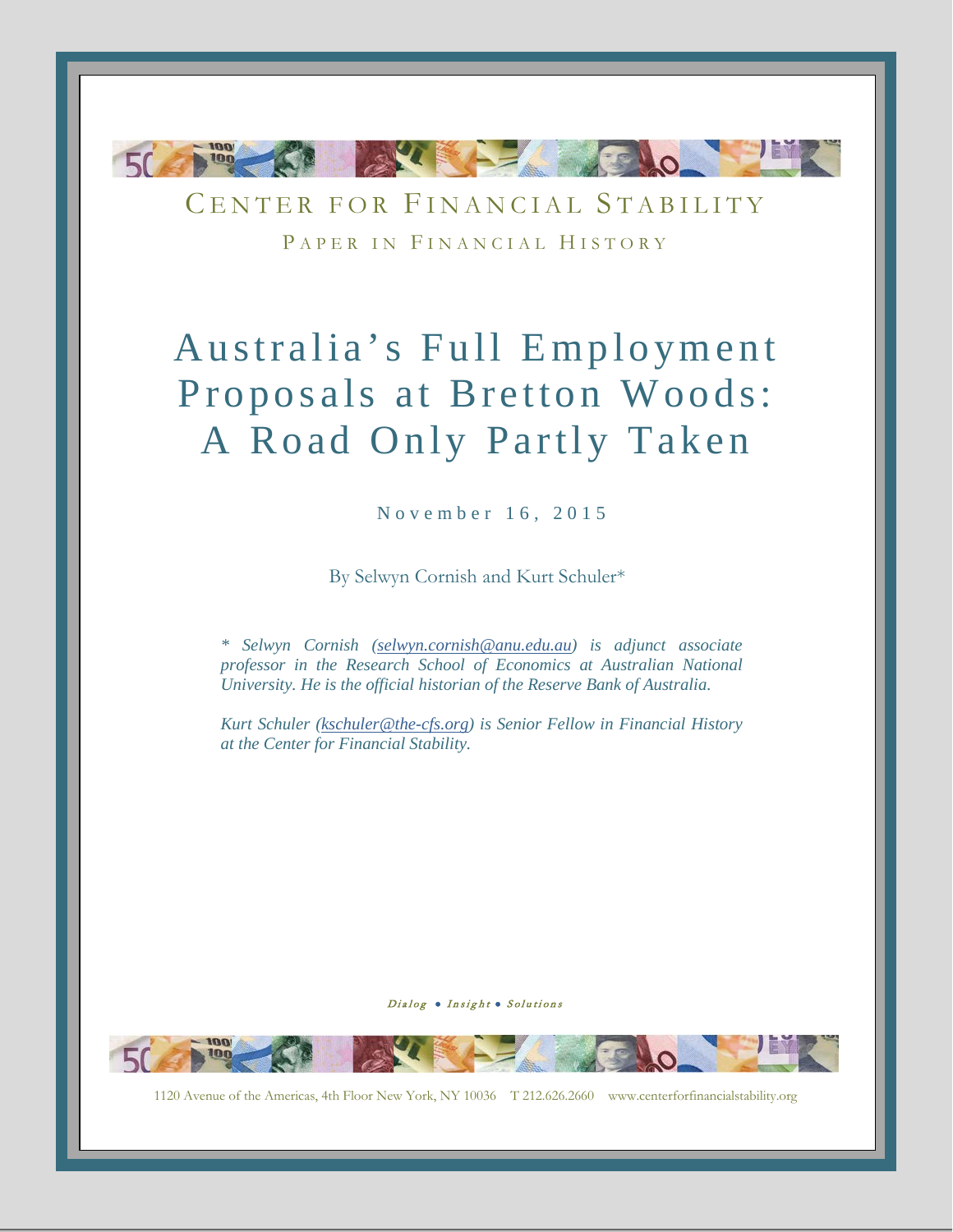## <span id="page-1-0"></span>**Australia's Full Employment Proposals at Bretton Woods:**

## **A Road Only Partly Taken**

### **By Selwyn Cornish and Kurt Schuler**

**At the international financial conference held in Bretton Woods, New Hampshire in 1944, Australia advocated full employment as a goal of international economic cooperation. Australia's proposals remain worth thinking about today, because the Bretton Woods institutions have become involved with labor market issues under the rubric of structural adjustment and because full employment remains elusive. We discuss the origins and fate of Australia's proposals.**

**(This paper was presented at a workshop on the Bretton Woods agreements held at Yale University's Whitney and Betty MacMillan Center for International and Area Studies on November 5-6, 2015. It is a draft chapter for a forthcoming book on the Bretton Woods agreements edited by Ian Shapiro and Naomi Lamoreaux, to be published by Yale University Press. We welcome comments.)**

**Keywords: Australia, Bretton Woods, full employment.**

**JEL codes: B22, N40.**

**Copyright 2015 by Selwyn Cornish and Kurt Schuler. Reproduction without permission is prohibited.**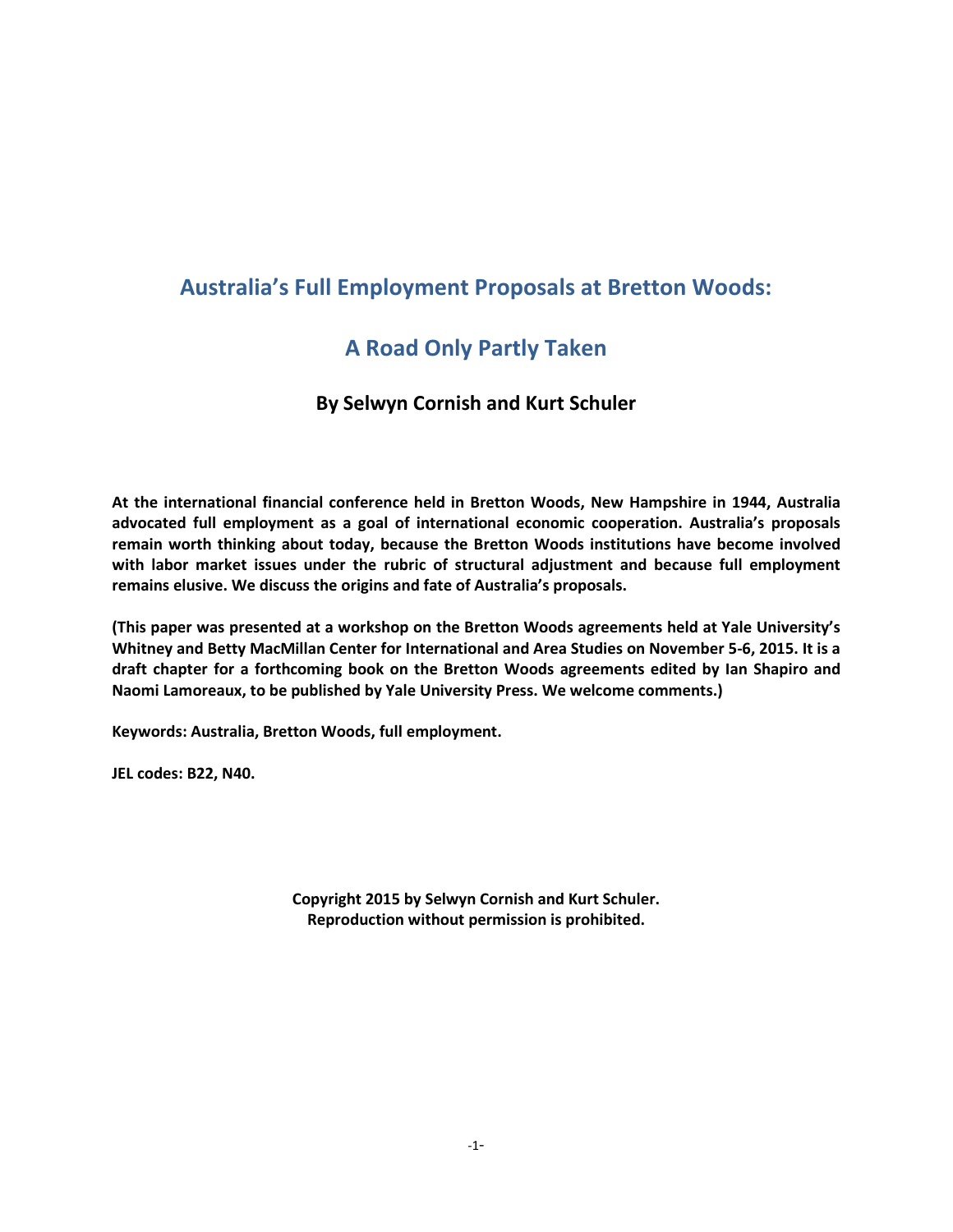#### **Introduction**

At the Bretton Woods conference, Australia advocated full employment as a goal of international economic cooperation. Australia's proposals failed to gain wide support at Bretton Woods. They did receive some support soon after, though, and they remain worth thinking about today, because the Bretton Woods institutions have become involved with labor market issues under the rubric of structural adjustment and because full employment remains elusive.

<span id="page-2-1"></span><span id="page-2-0"></span>Australia's concern with full employment and the economic stability it implied arose from Australia's history. In the half century preceding Bretton Woods, Australia had experienced four economic and social catastrophes. All arose largely from circumstances originating beyond its shores. There were the two world wars, in which Australia's decision to participate was made within hours of Britain's declaration of war, losing in the result a disproportionate share of its military forces. There were also two great depressions, in the 1890s and the 1930s. The first was more severe and had more enduring consequences. Real GDP fell by nearly 20 per cent in the first half of the 1890s, unemployment may have exceeded 25 per cent, and the terms of trade fell by 20 percent. In the 1930s, real GDP fell by 8 per cent and the rate of unemployment may have reached about the same levels as in the 1890s, though the fall in the terms of trade was worse, at 37 per cent. During the four decades preceding the 1890s Australia had experienced massive economic expansion: its population increased by more than seven times, and real output grew at an average annual rate of 4.8 per cent from 1861 to 1889; living standards, measured by average per capita real income, were the highest in the world by 1890.

The collapse of economic activity in the 1890s led to profound change*,* both politically and economically. The six separate colonies decided to federate, constituting thereby the new nation of Australia. In a misguided attempt to preserve its high standard of living the new nation raised tariff barriers, imposed controls on immigration from low-income countries outside Europe, sought to control wages by statesponsored minimum wage tribunals and arbitration commissions, and increased government ownership of commercial enterprises including banking. Many of these developments aimed to promote employment by shielding Australians from the instability of market forces, especially those operating in the international economy. Instead of the earlier dedication to expansion and development, economic policy now placed a premium on stability and preservation. The experience of the 1930s reinforced this pessimistic outlook and provided the context in which Australia argued its case at international conferences in the 1940s. At Bretton Woods, Australia proposed that all participating nations—but especially the major economic powers—should declare their commitment to maintaining full employment after the war. Australia also wanted larger quotas and drawing rights for countries dependent on a narrow range of primary exports whose prices fluctuated widely, and argued for greater discretion to be given to countries that needed to adjust their exchange rates in order to maintain external balance.<sup>[1](#page-1-0)</sup>

#### **Development of Australia's "Positive Approach"**

The two leading advocates of Australia's "positive approach" (full employment approach) to post-World War II economic policy—Leslie G. Melville and H. C. "Nugget" Coombs—were heavily influenced by John Maynard Keynes's writings in the interwar period. Melville, a prodigy, became the first professor of economics at the University of Adelaide in 1929 at age 27. In 1931 he was appointed chief economist of the Commonwealth Bank of Australia, the country's quasi central bank. He was an original member of the Financial and Economic (F & E) Committee that the Australian government established to advise it as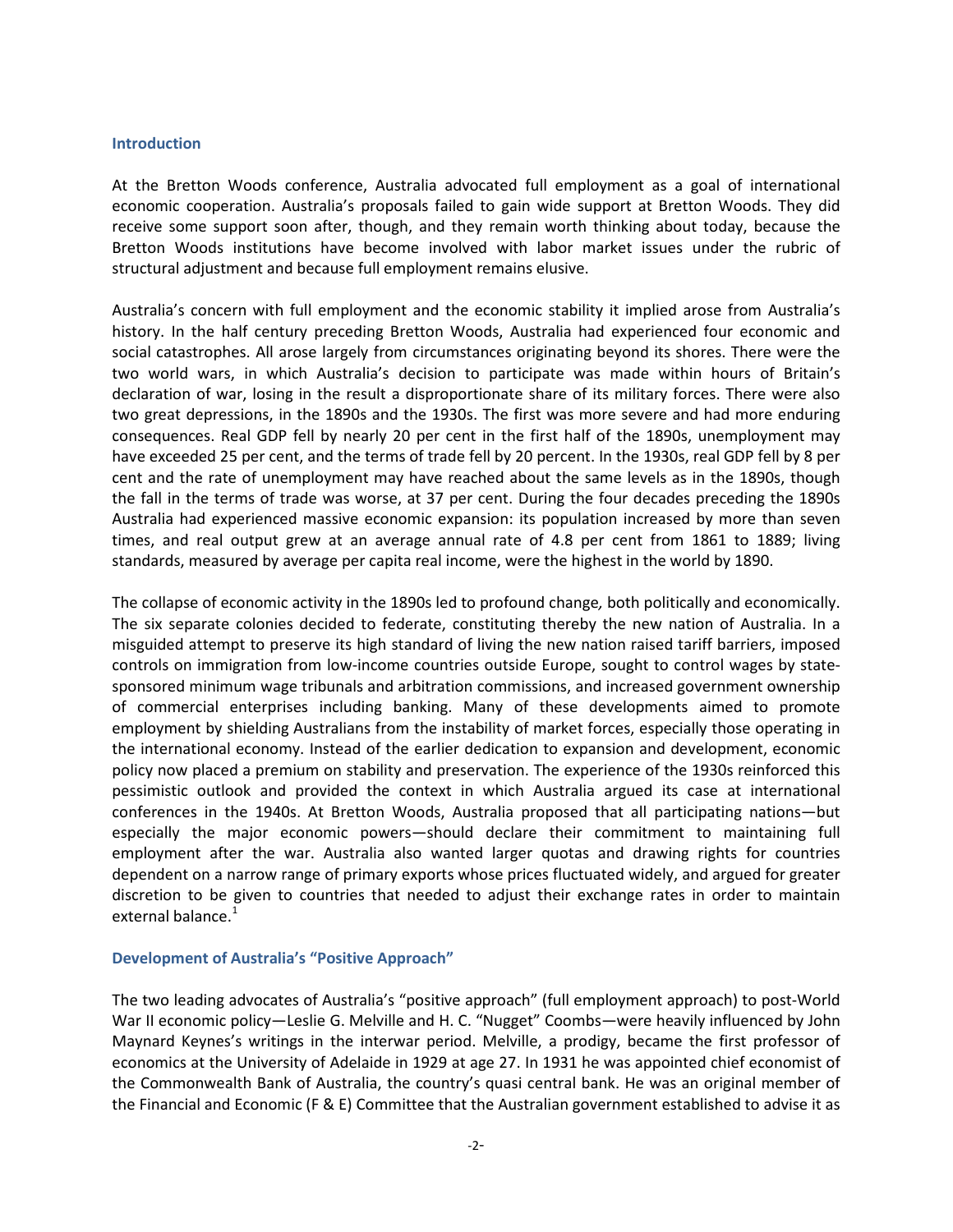World War II loomed. Coombs completed a Ph.D. at the London School of Economics in the early 1930s and joined the Commonwealth Bank as assistant to Melville. $<sup>2</sup>$  $<sup>2</sup>$  $<sup>2</sup>$ </sup>

As early as 1936 Melville formulated a policy framework containing key elements of what later became known as the Bretton Woods system. Fixed but adjustable exchange rates would provide the anchor for monetary policy. In the event of excessive pressure on the exchange rate, deflationary or expansionary policies would be applied. In the case of an intractable disequilibrium, the exchange rate would be adjusted. Thus Melville wrote that

Having regard to the necessity for Australia to trade on friendly terms with other countries, her need for overseas capital, and the convenience of traders and financiers, it seems best in her case to fix the exchange rate and adapt the economy to that fixed rate. In order that the exchange rate may remain fixed, however, it is necessary, first to accumulate a substantial balance of funds in London [Australia's external reserves were invested principally in the London securities markets], and then to expand credit in Australia when that imbalance increases, and to contract it when the balance falls.

<span id="page-3-4"></span><span id="page-3-3"></span><span id="page-3-2"></span><span id="page-3-1"></span><span id="page-3-0"></span>While he argued that "one factor in an economy must be fixed to make the monetary problem sufficiently simple to be capable of human regulation," Melville made it very clear that

fixing of the rate of exchange as an objective of monetary policy does not mean that the rate selected should be maintained at all costs. A sudden and substantial change in the economic affairs of the country may require the selection of a new rate. Thus, with a fixed rate of exchange, a sudden increase or decrease in prices, a cessation of foreign lending, or the production of a substitute for one of the principal exports may require a sudden and substantial change in nominal wages and in fixed charges, such as interest, commissions, fares and freights. If this sudden change is impracticable for economic, political, or social reasons, then there is no alternative to the selection of a new rate of exchange. But the rate of exchange should not be altered arbitrarily or for unsubstantial changes in the economic environment. $3$ 

<span id="page-3-7"></span><span id="page-3-6"></span><span id="page-3-5"></span>While Australian politicians gave priority to full employment as a means of raising living standards, Coombs and Melville gave priority to full employment over trade liberalization on conceptual grounds. A state of full employment, they argued, was more likely to stimulate international trade than one where unemployment existed. In a paper on "The Post-War Economy," Melville concluded that the benefits of any reallocation of resources brought about as a result of the relaxation of trade barriers would tend to be meagre when compared to the waste of resources created by unemployment resulting from increased exposure to the uncertainties of international trade. He also drew attention to the fact that the assumptions underlying the classical theory of international trade did not square with recent experience—the assumption of full employment, for example, could scarcely be said to have existed in recent years, if at all; factors of production were not perfectly mobile within countries or between countries; perfect competition had never prevailed; and competing nations in world trade were never similar in terms of size or bargaining power; nor were countries at the same stage of economic development. While he admitted that "we must not underestimate the importance of international trade and freedom to export," Melville concluded that "countries, particularly small or under-developed countries, would be foolhardy to throw up their right to make use of protectionist devices to maintain employment, to give them time to adapt immobile factors of production to sudden developments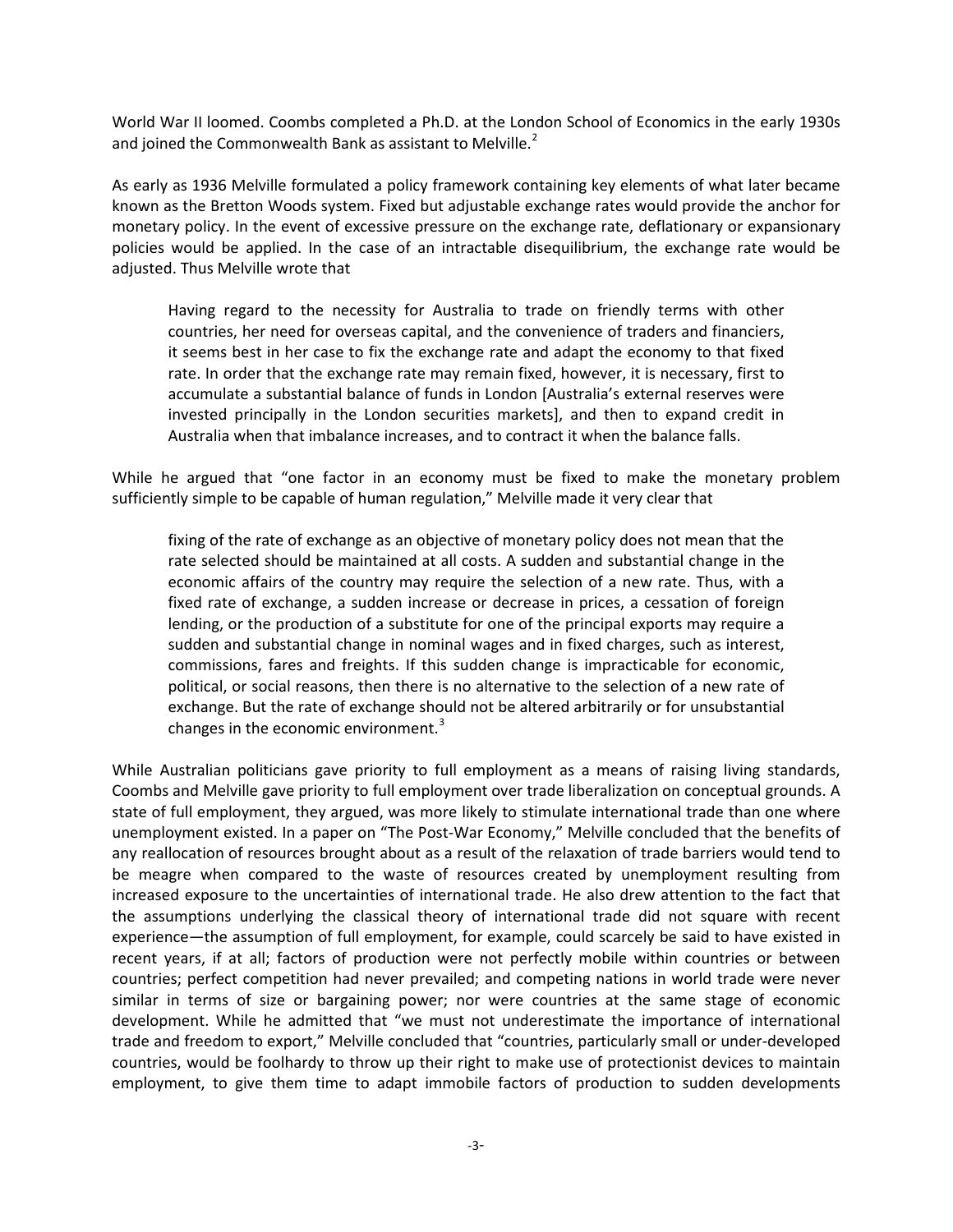abroad, and to safeguard their local industries from the power of external firms entrenched within large domestic markets."[4](#page-3-0)

The position Australia took at all the conferences devoted to post-war planning stemmed from its interpretation of Article VII of the Mutual Aid Agreement, signed by the United States and Britain on 23 February 1942. Article VII contained the so-called "consideration" that countries were expected to honor after the war in return for U.S. wartime assistance. They were to commit themselves to "agreed action…directed to the expansion, by appropriate international and domestic measures, of production, employment, and the exchange of goods…[and]…to the elimination of all forms of discriminatory treatment in international commerce, and to the reduction of tariffs and other trade barriers." Article VII also specified that at "an early convenient date conversations shall be begun between the two Governments with a view to determining, in the light of governing economic conditions, the best means of attaining the above-stated objectives by their own agreed action and of seeking the agreed action of other like-minded Governments."<sup>[5](#page-3-1)</sup>

When deciding how to respond to Article VII, Britain had sounded out the self-governing British Dominions (Canada, Australia, New Zealand and South Africa) and India (still a colony) for their comments. Toward the end of 1941 the Australian government established an interdepartmental committee on external relations (ICER) to advise it on how it might respond to the British request. Membership of the ICER included various representatives of government departments, together with the economists Lyndhurst F. Giblin and Douglas B. Copland.<sup>[6](#page-3-2)</sup> A preliminary report of February 1942 recommended that the government support Article VII subject to future negotiations over details. Given its generally pessimistic view about the prospects for the postwar world, the ICER recommended that Australia cooperate with international attempts to enhance postwar prosperity, but that cooperation be based on highlighting the "positive" aims of Article VII.<sup>[7](#page-3-3)</sup>

<span id="page-4-0"></span>The government accepted the ICER's recommendations and invited the Financial and Economic Committee to undertake further work. The committee was chaired by Giblin, and included Roland Wilson (Secretary of the Department of Labor and National Service and holder of two doctorates in economics, one from Oxford, the other from Chicago), Melville, Copland and Coombs. Giblin quickly drafted a paper arguing that the key consideration in Article VII was the reference to maintaining employment and production.<sup>[8](#page-3-4)</sup> Melville agreed with Giblin, taking the view that unless Australia obtained guarantees from the larger countries that they would adopt policies aimed at maintaining employment, all the other considerations under Article VII should not be accepted; as he put it, "[we] must put ourselves in the position of leaving our hands entirely free to take any action regarding tariffs, exchange rates, exchange control, etc."<sup>[9](#page-3-5)</sup> Coombs went even further, proposing that all the signatories to postwar agreements should sign an agreement committing themselves to maintaining full employment.<sup>[10](#page-3-6)</sup>

<span id="page-4-3"></span><span id="page-4-2"></span><span id="page-4-1"></span>Coombs soon became the dominant figure in the development of the "positive approach." His growing prominence from early in 1943 was the result of his appointment as head of the new and powerful federal government Department of Post-War Reconstruction. With Giblin and Melville, Coombs oversaw the preparation of the international employment agreement: countries would be asked to submit a plan for approval by an international agency setting out how they intended to maintain full employment and would be required to report at regular intervals whether they were achieving their employment objectives.<sup>[11](#page-3-7)</sup> (See Appendix.)

Australia signed the Mutual Aid Agreement on 3 September 1942. Australia's response to Article VII assumed that the United States would give priority to removing trade barriers—the second part of the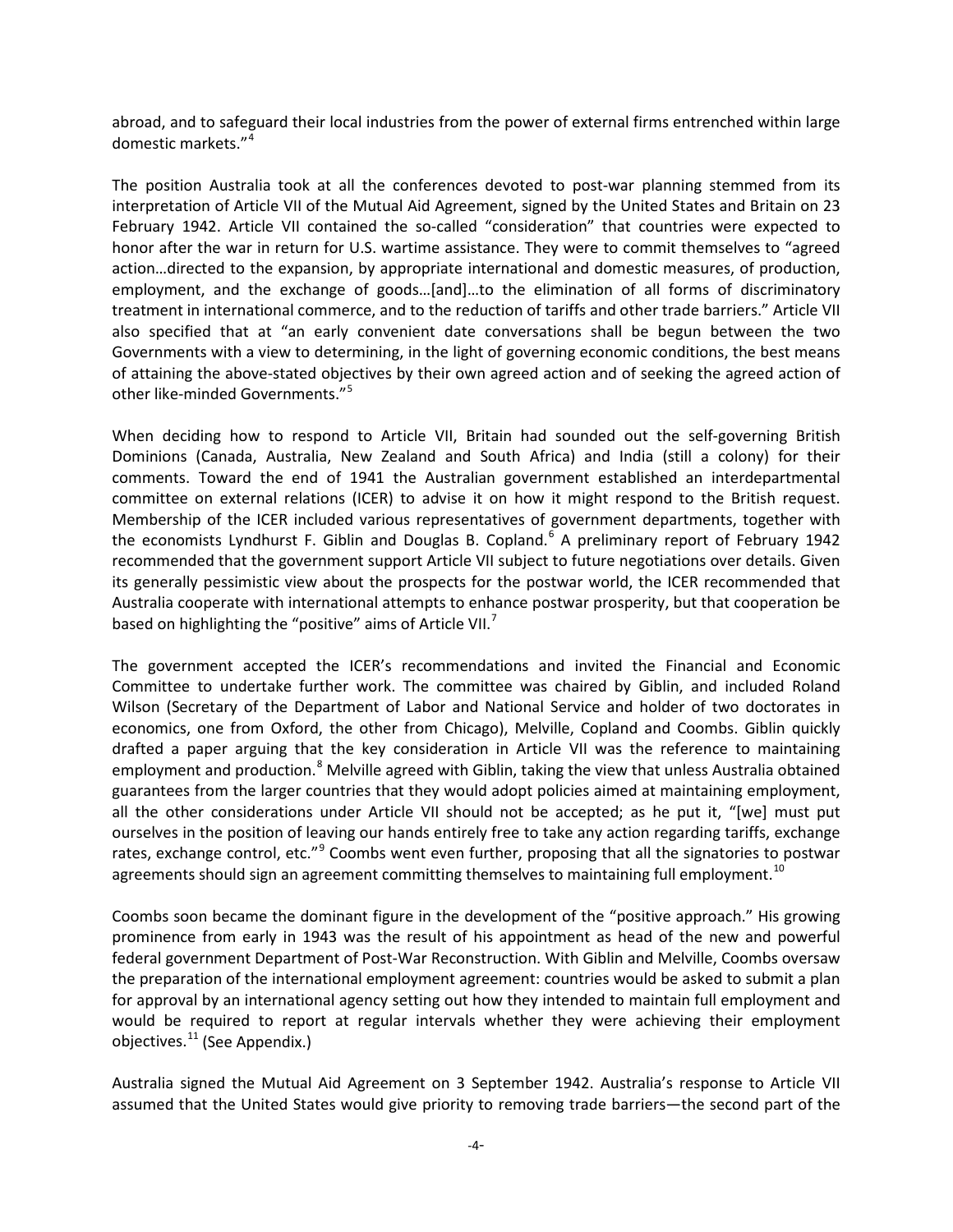"consideration" in Article VII. In contrast, Australian authorities argued for giving priority to the first part—expanding "employment" and "production" by "appropriate international and domestic measures." This interpretation formed the basis of Australia's "positive approach," or "full employment approach," to the post-war talks.<sup>[12](#page-4-0)</sup> Because it gave priority to maintaining employment and production, Australia's delegates to international conferences believed they were pursuing a "Keynesian crusade": high levels of employment and production were to be achieved by countries implementing domestic policies aimed at keeping aggregate demand at full employment levels. If all countries were to adopt full employment policies—especially the major countries—demand would remain high for each other's exports and there would be greater scope to reduce barriers to imports such as the British imperial trade preferences, which had distorted international trade flows and irked American producers.

#### **Reaction to the "Positive Approach" before Bretton Woods**

The first international conference to discuss postwar issues that Australian officials attended was held in London in October-November 1942. The other countries present were Britain, Canada, Australia, New Zealand, South Africa, and India. Australia was represented by Roland Wilson. Britain presented John Maynard Keynes's plan to address postwar monetary problems through an international clearing union. When Wilson cabled back to Australia the details of the Keynes plan, the Australian government was concerned that it placed insufficient pressure on creditor countries to adjust their domestic economies, and too much pressure on debtor countries. The government was also critical of an apparent overemphasis on exchange rate stability and an inadequate emphasis on maintaining full employment, augmenting production and promoting development.<sup>[13](#page-4-1)</sup>

On his return to Australia by way of the United States, Wilson learned of the rival American plan for a postwar stabilization fund, devised by Harry Dexter White of the U.S. Treasury. From the outset, Australia preferred the Keynes plan, believing the White plan to be too restrictive and inflexible. In Washington, however, Wilson found the "most serious criticism…was that the British proposals were too 'unrealistic'—meaning, I gathered, that it was felt that it would be exceedingly difficult to get Congress to accept them. Put in its crudest form, the critics hold that the British plan is simply one which would confer on other countries an unlimited right to purchase United States goods with their own currencies." Wilson's view was that while the White plan was "generous," it was constructed along "very much more orthodox lines than the British proposals." His advice to the Australian government was to press for the case for the clearing union but to back the U.S. plan for an international bank.<sup>[14](#page-4-2)</sup>

<span id="page-5-0"></span>Australia continued to pursue its "positive" approach even though American and British official often told it that the U.S. Congress would never agree to a treaty mandating the application of governmentsponsored full employment policies. Writing to a colleague in April 1943, Keynes, for instance, mentioned that the Australians "are taking the line that, before any plan at all is considered, it must be laid down in advance that the primary duty of every country is to raise its own employment and production to the maximum by its own efforts. They will not get far with the Americans on this."<sup>[15](#page-4-3)</sup> On the other hand, Australia's representatives were acutely aware that the Australian government would not give its approval to any international agreement that failed to commit the signatories to full employment.

<span id="page-5-1"></span>Australia's concerns were conveyed to the U.S. Treasury Secretary (Henry Morgenthau) and to Treasury officials (White and Edward Bernstein) by Australia's Minister for External Affairs, Herbert V. Evatt, and by Coombs, at meetings in Washington in 1943. Australia's delegation also raised those concerns at the United Nations Conference on Food and Agriculture at Hot Springs, Virginia in May-June 1943. The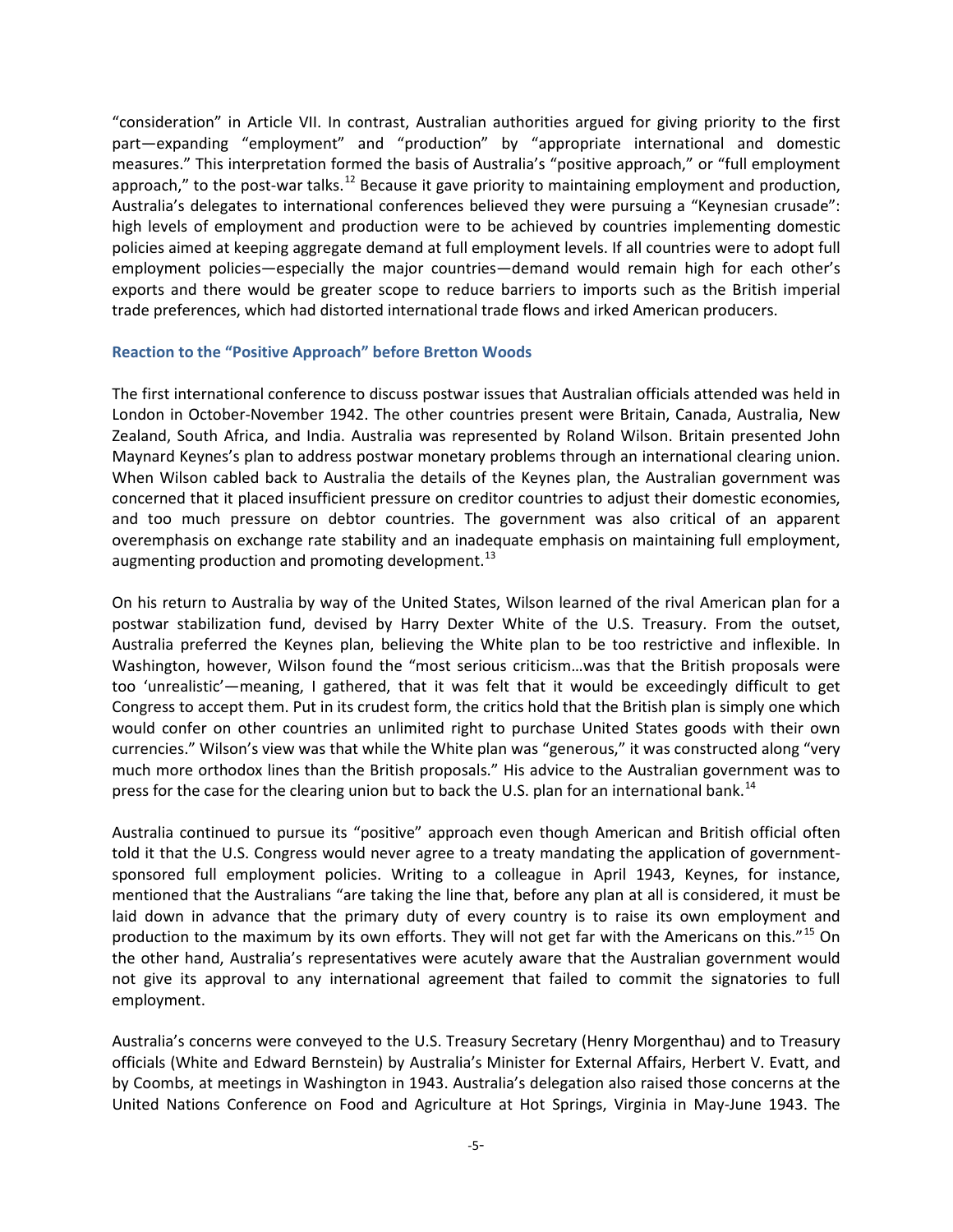<span id="page-6-5"></span><span id="page-6-4"></span><span id="page-6-3"></span>conference was the first gathering of all the nations allied against the Axis powers, and its subject matter was broader than its title implies. Coombs succeeded in having a resolution carried that recognized "the close interdependence between the level of employment in all countries, the character and extent of industrial development, the management of currencies, the direction of national and international investment, and the policy adopted by the nations toward foreign trade." The conference also affirmed that economic development was a prerequisite for securing "freedom of want of food," and recommended that governments "take action individually, and in concert, in order to secure this objective."<sup>[16](#page-5-0)</sup>

After the conference, Coombs highlighted the "positive approach" in talks with U.S. Treasury officials in Washington. He was critical of White's plan for a stabilization fund. Coombs argued that the fund was contributory in nature rather than credit creating; arrangements for adjusting exchange rates were too rigid; the quotas proposed were too small; the drawing rights were more restrictive than those proposed in the Keynes plan; and it should be possible for Australia and other smaller countries to be represented on the board of directors. For Coombs, however, the major problem of both the White and Keynes plans was that they placed inadequate weight on maintaining full employment. In response, White was adamant that the U.S. Congress would never accept Australia's position on any of these matters, insisting that a monetary scheme acceptable to Congress would have to be contributory in nature; the allocation of directors would have to be in proportion to the size of a country's contribution to the fund; exchange rates would have to be fixed before the fund was established and variations possible only with substantial agreement from countries other than the one wanting to alter its exchange rate; and there would have to be a definite limit on the financial obligations of the United States to other members of the organization.

At the conclusion of these talks, Coombs discussed Australia's plan for an international agreement on full employment with Keynes at meetings in London. After the meetings, Coombs wrote to Keynes proposing that Australia take the initiative in calling for an international conference to discuss employment, the ultimate objective being a formal recognition that maintaining full employment was a necessary prerequisite for achieving other postwar plans, including trade liberalization. Keynes, however, thought a conference on employment in the near future would be premature, but he sought to reassure Coombs that maintaining full employment would be placed "to the forefront" of Article VII negotiations with the U.S. and that a conference along the lines of what Coombs was proposing might be possible at some time in the future. Such a conference, Keynes added, "might be of help both in educating public opinion in the various countries and in facilitating the international acceptance of whatever plans may ultimately be agreed upon in the monetary, commodity, commercial and investment fields." [17](#page-5-1)

At a series of meetings beginning in September 1943, American. and British officials, led by White and Keynes, worked toward producing a joint document on international monetary policy after the war. By then it was clear to Keynes that the United States would not accept his plan for a Clearing Union and that he should concentrate on modifying the White plan. These discussions led to the publication on 21 April 1944 of the "Joint Statement by Experts on the Establishment of an International Monetary Fund," presented as a compromise between the White and Keynes plans, though in reality it was the White plan with amendments requested by Britain.

<span id="page-6-2"></span><span id="page-6-1"></span><span id="page-6-0"></span>A draft of the Joint Statement formed the basis of the British Commonwealth talks in London in February-March 1944. Melville was appointed leader of the Australian delegation for the London talks. Before he left for the talks, Australia's response to the Anglo-American draft plan for an International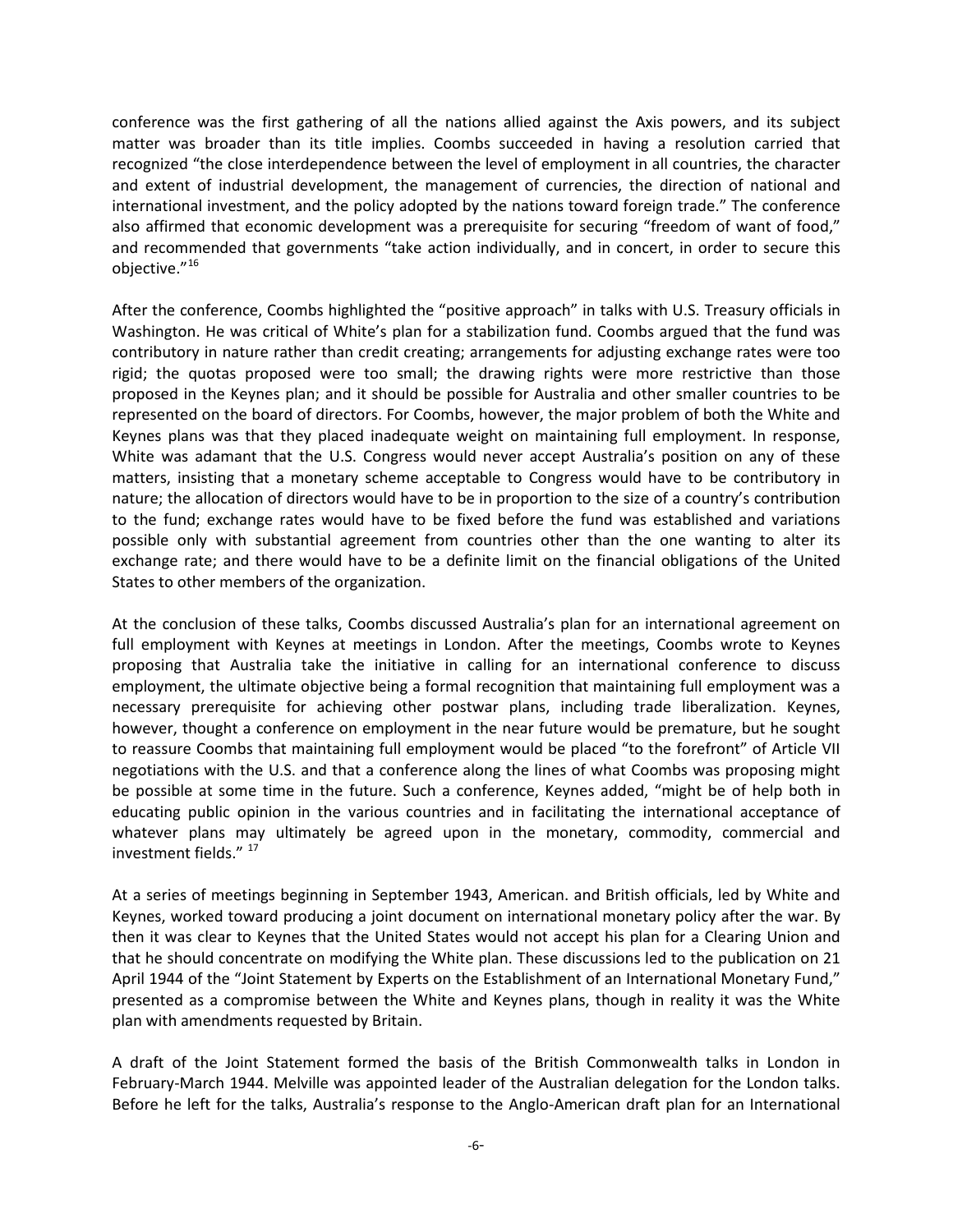<span id="page-7-0"></span>Monetary Fund and International Bank for Reconstruction and Development had been worked out in considerable detail. There were four issues of major contention. First, Australia wanted members of the proposed institutions to commit themselves to the positive approach. Second, it wanted the size of the Fund to be enlarged and Australia's quota and drawing rights raised. Third, it wanted greater flexibility of exchange rates. Fourth, countries should not have to commit themselves to membership of the Fund and Bank until the details of the negotiations that were shortly to commence on trade liberalization were known.<sup>[18](#page-6-0)</sup>

<span id="page-7-1"></span>In his opening statement at the talks on 23 February, Melville warned that "unless there was assurance that the larger countries would maintain a high level of employment by domestic measures, it was unlikely that smaller countries like Australia could significantly reduce barriers to international trade, many of which had been set up in desperate efforts to deal with the employment problem."<sup>[19](#page-6-1)</sup> Keynes in his reply to Melville on 29 February admitted that reference to employment policy at the most recent talks in Washington between the U.S. and British governments on the monetary, commodity and investment plans "was limited and unambitious, largely because of American antagonism to the creation of an international institution which would advise governments on domestic policy matters."<sup>[20](#page-6-2)</sup> Melville responded by saying that he intended to produce a document proposing that governments commit themselves to maintaining full employment after the war. Lionel Robbins of the British Cabinet Office, in his reply to Melville, said he did not believe that such a document was necessary since the compromises that had been worked out by White and Keynes in Washington late in 1943 would ensure that full employment would be maintained.<sup>[21](#page-6-3)</sup>

The following day, Melville produced a copy of the full employment agreement. It asserted that "the lack of effective demand [was] the most serious enduring world economic problem." Each of the signatories to the agreement were "to undertake certain specified things, including taking necessary internal measures to maintain full employment."<sup>[22](#page-6-4)</sup> They would be liable to censure if unemployment exceeded a particular rate of unemployment, or "quota," which was to be set by each country according to local conditions and the country's exposure to the international economy and to seasonal and other influences. Should a country exceed its quota, it would be required "to consider" measures including the stimulation of private investment; an increase in public investment; increased consumption expenditure; and expansion, under appropriate circumstances, of overseas investment. Melville thought the "appropriate organization" overseeing all of this would need to be little more than a "small secretariat," which could rely on other organizations, such as the International Labor Organization, for research and the collection of data.

Keynes responded to the Australian plan on 6 March with the announcement that the British government was preparing a white paper on employment policy after the war; it would commit the government to maintaining a "high and stable" level of employment.<sup>[23](#page-6-5)</sup> Canada argued that an international employment agreement was unnecessary, but New Zealand and South Africa supported Australia's plan. In the event, the conference endorsed a weaker version of the Australian document. In his report to Australian Prime Minister John Curtin after the conference, Melville considered the United Kingdom's acceptance of the amended employment agreement to be a "big step forward" and the amendments to be "quite satisfactory." All the same, he believed Australia still had a steep hill to climb. For one thing, the British government's approach to full employment relied overwhelmingly on monetary policy and gave inadequate attention to public works and taxation measures. As for the United States, he agreed with Keynes that maintaining full employment there would require "unconventional measures," for which American public opinion was not yet ready.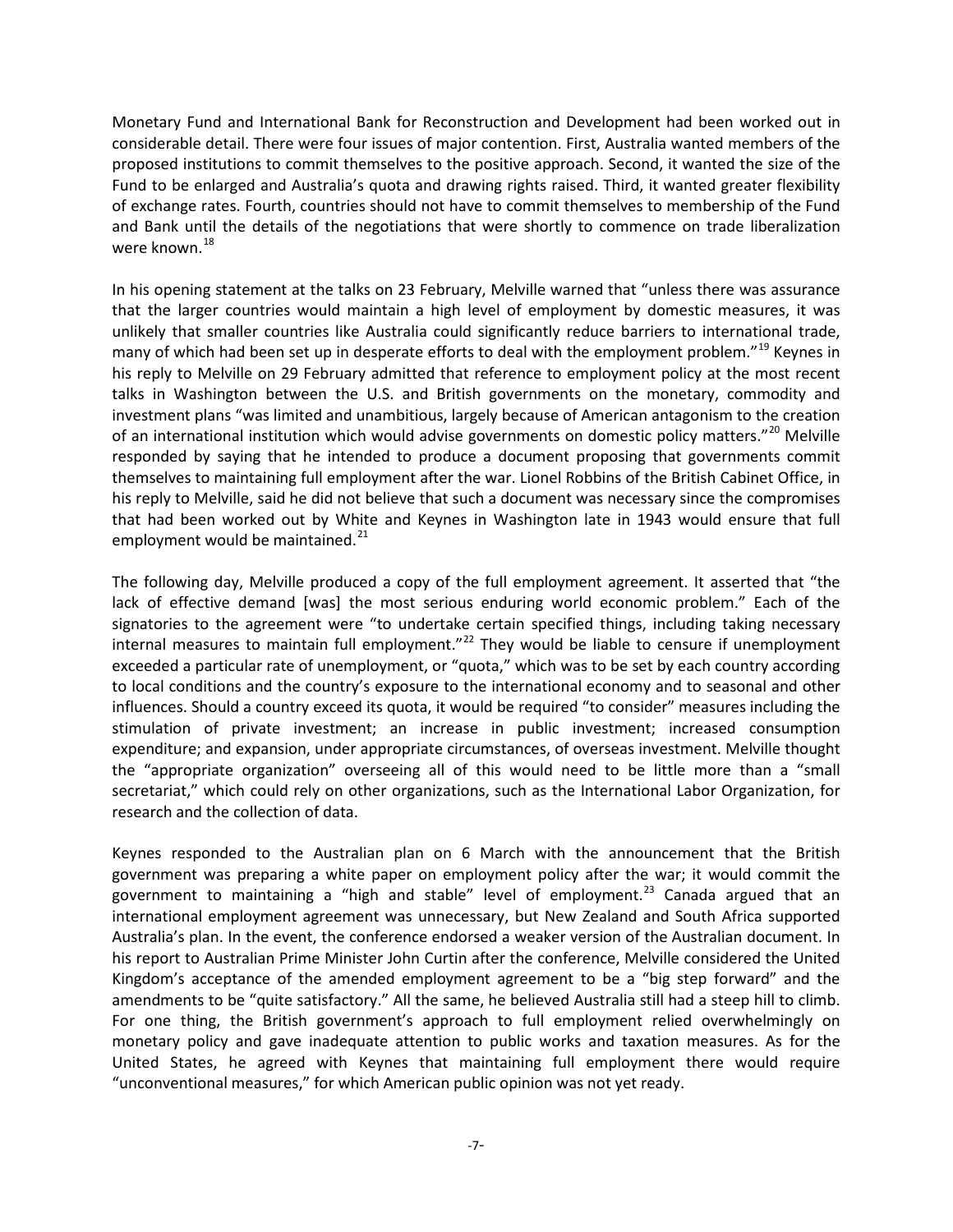<span id="page-8-1"></span><span id="page-8-0"></span>The other issue of great concern to Australia at the London talks was exchange rate flexibility. Melville argued that what was being proposed by the U.S. and British governments was too limiting for countries like Australia that were regularly subjected to violent swings in their terms of trade. In fact, Australia, he said, would oppose any limits that were placed on its ability to adjust the exchange rate. As Keynes was ill on the day that exchange rate policy was discussed, he wrote a long letter to Melville seeking to clarify the latest Anglo-American thinking on the subject. If a country wanted to alter its exchange rate by less than 10 per cent, approval by the Fund would not be necessary. He regarded approval by the Fund for a further adjustment of 10 per cent would be readily forthcoming: "one can assume," Keynes wrote, that "if there is a good and reasonable case, approval will be easily given." The point of contention was "not primarily on the question whether changes should be refused or allowed," but "on the question whether they should be made unilaterally or with the approval of the Fund." He thought it was "important not to confuse the amount of unilateral discretion with the question of changes generally. One wants to arrive at a state of affairs in which reasonable changes always take place with the Fund's approval." In short, Keynes's advice was that Australia should not "act on the assumption that the Fund is an intrinsically unreasonable body, which always refuses everything. Much better that we should expect them to be kind and complacent and reasonable when any respectable ground of change is produced."<sup>[24](#page-7-0)</sup>

<span id="page-8-2"></span>Keynes then questioned Melville's claim that Australia needed the discretion to change its exchange rate in order to deal with swings in its terms of trade. He found "it extraordinarily difficult to see how an alteration in the exchanges could possibly be the right remedy for a catastrophic fall in some export commodity, such as wool." He took the view that, to "maintain incomes of the wool producers by greatly increasing the incomes of all other exporters and diminishing the purchasing power of the public generally, is something like burning down the house for roast pork." Moreover, if the fall in prices was the result of oversupply, he considered an exchange rate depreciation to be an altogether inappropriate remedy; if it were appropriate; a very large depreciation might be required. Rather than manipulating exchange rates, Keynes's preferred solution to a slump in the terms of trade was the buffer stocks scheme presently under consideration as part of the international planning for the postwar era. About this, Keynes told Melville that he was disappointed by the lack of enthusiasm for the plan by primary export-producing countries.

On his return to Australia through Ottawa and Washington, Melville met with White, who told him that it was possible that some countries—particularly the United States and Britain—might be prepared to give up some of their quotas to assist Australia and other small countries. Melville doubted, however, that this would eventuate. He did not raise the issue of drawing rights with White, but other sources in Washington let Melville know that White would not entertain any proposed amendments. White was adamant also that agreement on an international monetary fund should be pressed to a conclusion without waiting for progress on other proposals, including an employment agreement. He was also strongly opposed to making provision in the Fund for greater exchange rate flexibility. From Washington, Melville advised the Australian government that the "monetary fund as now drafted is quite unsatisfactory for Australia." He thought there would be great difficulty in attempting to secure fundamental changes at the proposed monetary conference. Australia, he insisted, should not accept any commitments until it was known what obligations would be attached to membership of other organizations being proposed for the postwar world and unless it was clear that membership of the monetary fund would not be a condition for membership of other international organizations.<sup>[25](#page-7-1)</sup>

In this period, Australia also took the opportunity of the annual meeting of the International Labor Organization in Philadelphia to try to win support for the international employment agreement. Melville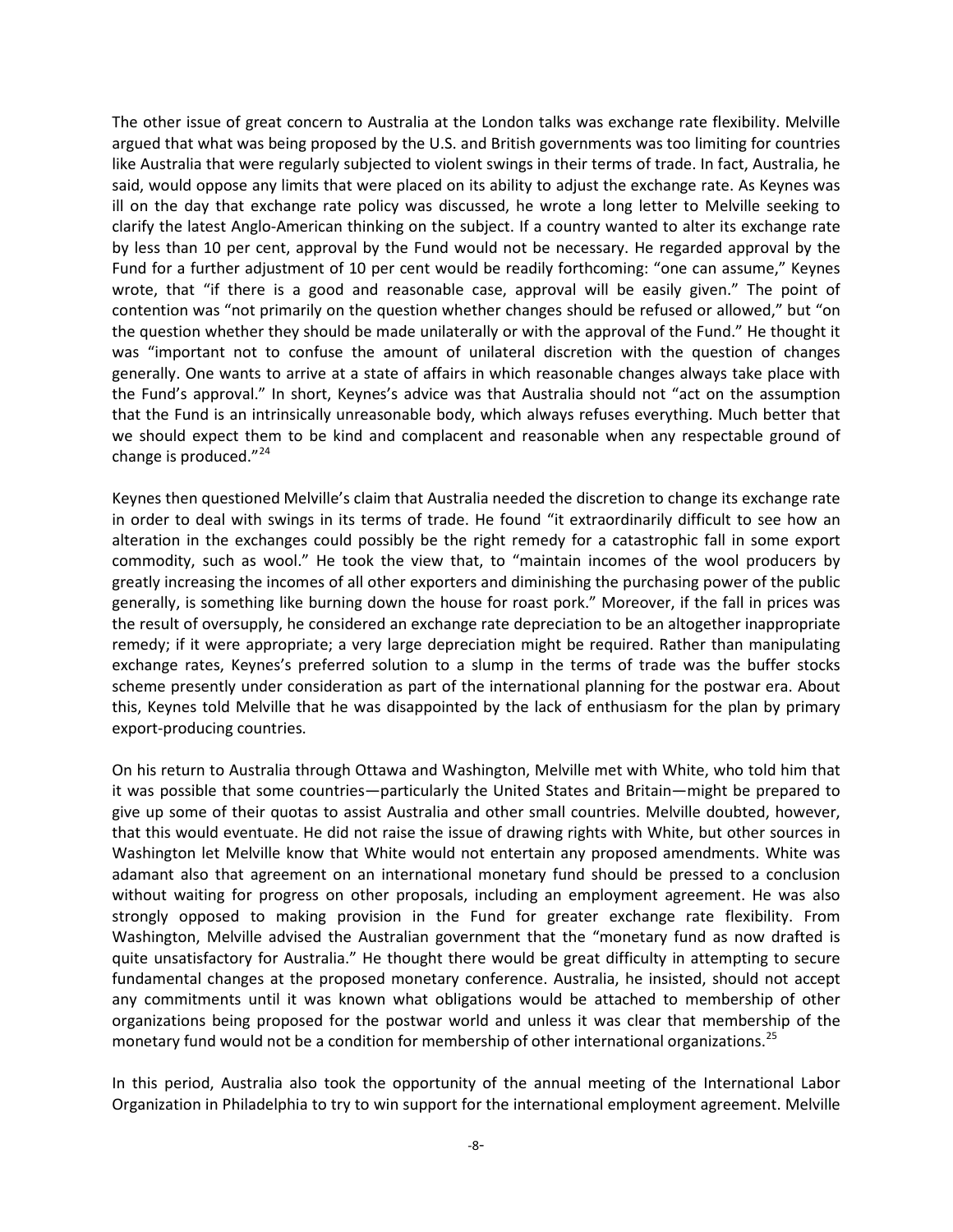and Coombs, among others, did not regard the Philadelphia meeting to be an appropriate time or forum to raise the matter. But the politicians, led by Evatt, forced the issue. Australia's delegation was led by a left-wing minister, J. A. "Jack" Beasley, an entirely inappropriate choice. At the conference, fundamental differences between Australia and the United States over the meaning of Article VII rose to the surface. Beasley attacked a U.S. resolution on employment, proposed by Secretary of Labor Frances Perkins, that highlighted the importance of removing "unreasonable restrictions" on trade for the creation of employment in the postwar world. In the end a rather meaningless compromise was agreed. Still, the Australian delegation managed to come away from Philadelphia with a resolution calling for a further conference to consider "an international agreement on domestic policies of employment and unemployment." Evatt was extremely happy with Beasley's performance, telling him that he was "pleased beyond measure at the great fight you are putting up." According to Evatt, "Australian diplomacy must be equal in courage and vigor to the Australian fighting men. That is our reputation in the world and it is worth preserving." $26$ 

#### <span id="page-9-1"></span><span id="page-9-0"></span>**At Bretton Woods**

<span id="page-9-4"></span><span id="page-9-3"></span><span id="page-9-2"></span>On 25 May 1944, President Franklin Roosevelt issued invitations to Allied governments inviting them to attend an international monetary and financial conference at Bretton Woods, New Hampshire, starting on 1 July. Despite some internal disagreement, the Australian government sent a delegation. In his submission to the cabinet supporting attendance at the conference, the Treasurer (J. B. "Ben" Chifley) said there was "one important consideration that should not be overlooked—viz. the postwar position if there is no International Monetary Fund or co-operation." There were many people, he declared, "who view such a position with grave foreboding and prophesy competitive exchange depreciation and restriction by countries in order to reap some temporary benefit." But such action, he asserted, "would cut right across the aims of expanded trade and employment and might lead quickly to an era of economic nationalism rather than international co-operation." Australia, he asserted, "would need to have very strong grounds in principle if she decided to stand out or adopt an unfriendly attitude."<sup>[27](#page-8-1)</sup>

Australia's small but distinguished delegation included Melville, who was appointed leader; James Brigden, a former professor of economics and departmental secretary, now economic consultant to the Australian Legation in Washington; Frederick Wheeler, the head of the Australian Treasury's Financial and Economic Policy Division, and later Secretary to the Treasury; and Arthur Tange, senior economist at the Department of External Affairs, later Secretary of the Department of External Affairs, and later still the Secretary of the Department of Defense. The government instructed the delegation to press "strongly" for an increased quota and annual drawing rights; to have included in the articles of agreement a firm undertaking that the IMF would not reject a request to change the exchange rate to meet a "serious and persistent deficit in the balance of payments on current account accompanied by a substantially adverse change in the terms of trade; to seek an alteration of the "purposes and policies of the Fund" to give more emphasis to employment and less emphasis to exchange stability; to strengthen the safeguards against the IMF interfering with the domestic policies of a country; to ask that it should be made clear that the right of withdrawal from the Fund should not be prejudiced by making membership of the IMF a condition of membership of any other international body; to urge that an employment agreement be concluded before a final decision had to be made by countries to join the IMF; and to report any proposals made concerning the time of commencement of benefits and obligations before a decision regarding the attitude to membership was made. The government gave the delegation no formal instructions about the proposed Bank for Reconstruction and Development, for which there was as yet no clear proposal. $^{28}$  $^{28}$  $^{28}$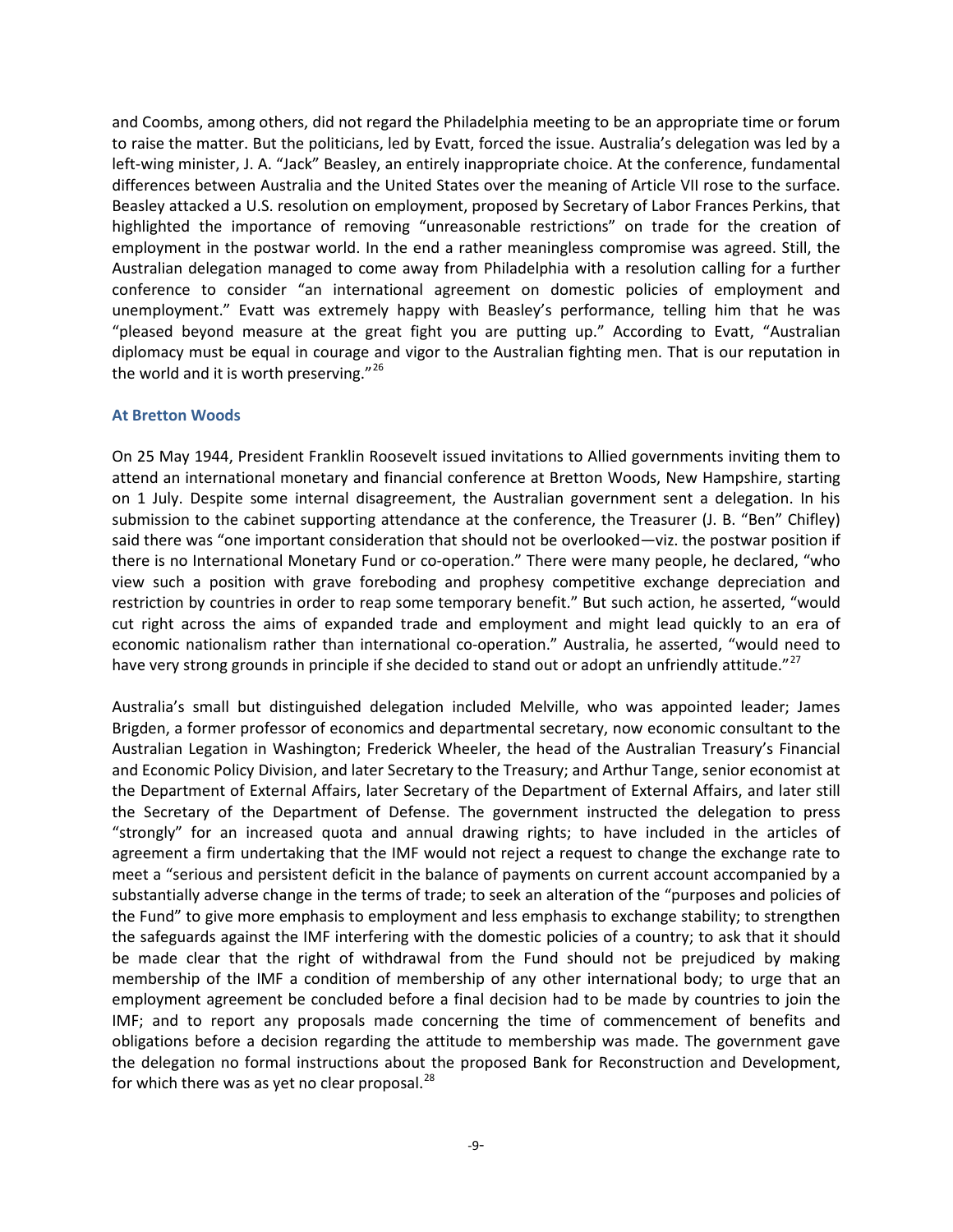These instructions formed the basis of Australia's concerns expressed at the Atlantic City conference immediately preceding Bretton Woods and then at Bretton Woods itself. With a relatively small delegation, Melville and his team found it difficult to attend all the relevant meetings, many of them occurring simultaneously. Communication between the delegation and Australia was difficult, given that the technology of the time did not permit quick responses between Bretton Woods and Canberra, which were at opposite ends of the Earth.<sup>[29](#page-9-0)</sup>

In the conference's Commission I, Australia, with New Zealand and India, pressed for language in the IMF Articles of Agreement more explicitly specifying economic development as one of the IMF's purposes. Melville raised concerns that without such language, the IMF would overemphasize exchange rate considerations in cases where they might conflict with considerations of economic growth. Australia's proposed employment agreement was assigned to Commission III, a catch-all for proposals not related to the IMF or the Bank for Reconstruction and Development.<sup>[30](#page-9-1)</sup>

<span id="page-10-0"></span>In a covering note attached to his postmortem to the Prime Minister on the conference, Melville highlighted the numerous "misunderstandings" that he had encountered at Bretton Woods "about Australia's attitude to international agreements.<sup>[31](#page-9-2)</sup> The delegation was constantly being confronted by the belief that we were unwilling to cooperate with other countries on economic matters." He lamented that there had been little opportunity at the main meetings of the conference to dispel this misunderstanding, although Commission III had provided some scope to clarify the Australian point of view. The atmosphere became particularly difficult, Melville explained, when Australia hesitated to sign the Final Act. (In the end, the government instructed Melville to sign "for purposes of certification"—in other words, not indicating agreement with the result.)

<span id="page-10-2"></span><span id="page-10-1"></span>As a result of the difficulties experienced at Bretton Woods, Melville's advice to the government was that Australia "should state her general attitude toward international arrangements as soon as possible, on the highest plane." Not only should Australia explain its attitude, but it should become "a spokesman for a positive and constructive policy of international cooperation, which would make the various international proposals now under discussion subsidiary to the general requirement that all nations should commit themselves to maintain high and stable levels of employment." He thought that "such a policy for international cooperation of this kind based on a commitment to maintain high levels of employment would…receive a sympathetic hearing in many countries and even from an important section of the United States public. What has been interpreted as a negative approach by Australia to international questions would then appear in its positive aspect, as a constructive attempt to direct international activities towards objectives which the people of all countries wish to attain."  $32$ 

Melville gave special prominence in his report to the failure to have the employment agreement adopted. In Commission III Melville had moved that governments accepting membership of the Fund should also agree concurrently to an "international agreement in which signatories will pledge themselves to their own people and to one another to maintain high levels of employment in their respective countries, and to exchange information on measures necessary to prevent the growth of unemployment and its spread to other countries." The United States opposed the resolution on the grounds that more time was needed to consider whether matters of domestic policy could legitimately be included in an international agreement and proposed that the subject would be better left to subsequent Article VII conversations. No reference at the conference, Melville informed the Prime Minster, was made to "the United States political difficulties, but I believe these to be dominant in their opposition to our resolution at the conference."<sup>[33](#page-9-4)</sup>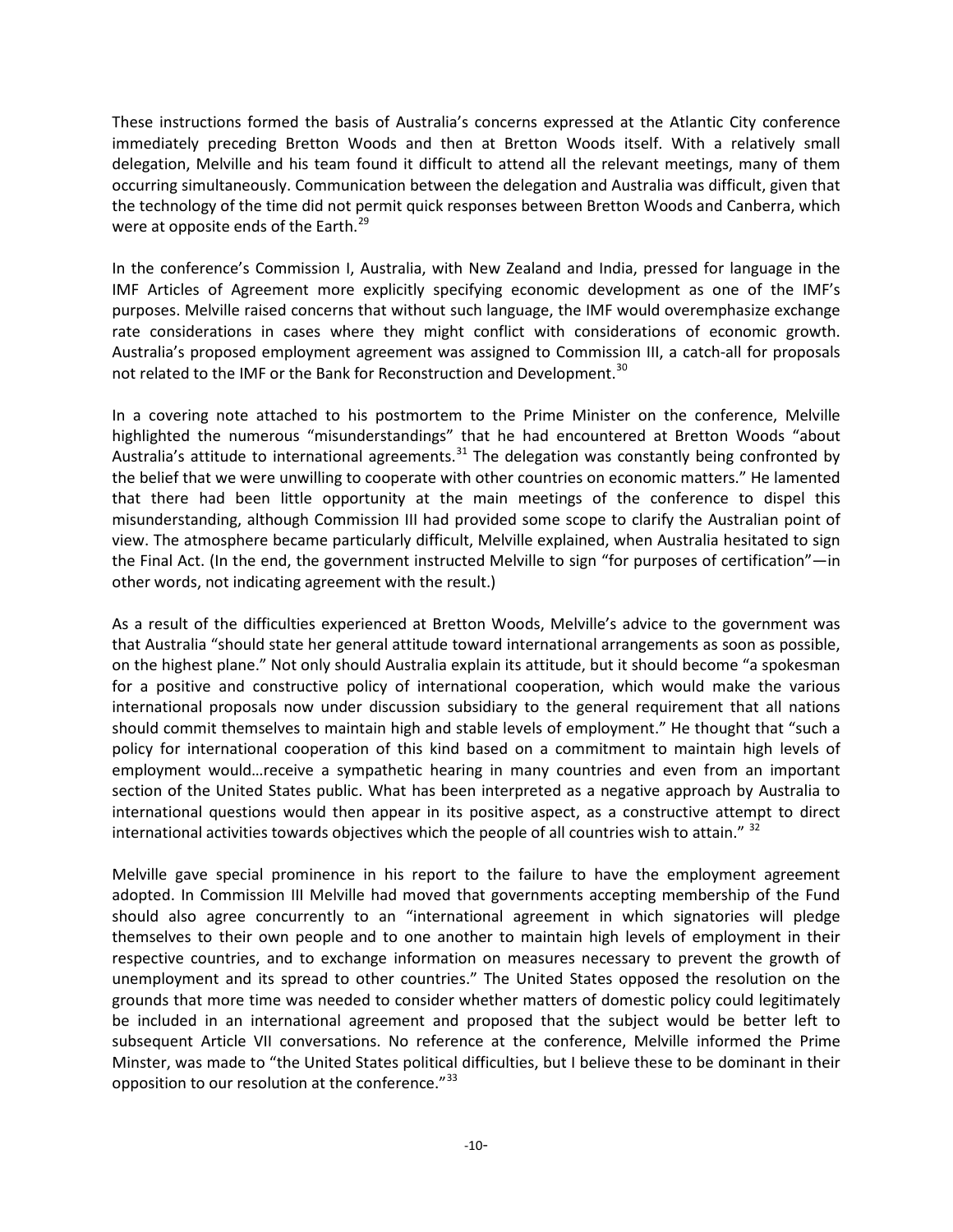He added that, in the debate on the employment issue, and at the final vote in Commission III, Australia had "the full support" of Britain, New Zealand, France, Poland and "a few of the smaller countries"; several of the South American countries had lent their support at an early stage but, as the discussion progressed, they "were more interested in the special bargains they were making with the United States and in gaining some acknowledgement of the need to reduce tariffs." This was particularly important, since 19 of the 44 countries represented at Bretton Woods were from Latin America. There was fairly general opposition to the specific proposal that countries represented at the conference should sign the employment agreement concurrently with the monetary agreement. The United States and Canada, in particular, argued that while they recognized the relationship between employment and monetary policy, any resolution implying that acceptance of the Fund should be contingent on signing the employment agreement was deemed to be outside the terms of reference of the conference. Russia, China and India also gave little support to Australia, since they appeared to be more interested in promoting the development of their economies than in policies designed to maintain full employment. Even so, after the educational work that Australian representatives had undertaken at Hot Springs, London, Philadelphia and Bretton Woods, Melville now believed there "were good prospects of securing widespread support for an employment agreement as part of a program of international economic cooperation." Because of political difficulties, he agreed the United States might continue to oppose it. In order to try to secure the support of the United States and other countries, it was "urgently necessary," he said, for Australia to restate its case, calling on governments to organize an international conference at which they would be asked to accept an employment agreement along the lines proposed by Australia.<sup>[34](#page-10-0)</sup>

<span id="page-11-2"></span><span id="page-11-1"></span><span id="page-11-0"></span>The government would now have to consider what IMF membership would mean for the commitment it had given to the Australian people to maintain full employment after the war. The problem was that membership of the Fund might limit Australia's ability to respond to external instability while attempting to retain full employment. As he explained the problem to the Prime Minister,

Were Australia maintaining a high level of employment by the expenditure of public money at a time when employment abroad had fallen, prices and wages in Australia might be steady or rising at a time when they were falling elsewhere. This together with a fall in our export income, which we must expect to accompany any fall in employment in our principal markets, would place a strain on our balance of payments. We could not correct this by exchange control, but the Fund would not prevent us from curtailing imports by means of import restrictions. Nevertheless, import restrictions might not be the best way of defending our balance of payments, and some depreciation of the Australian pound might be needed. Provided this would not reduce the value of our currency by more than 10 per cent below the initial par value, we could make the adjustment without hindrance from the Fund. If a greater depreciation were needed, we should need to secure the approval of the Fund and could argue that a fundamental disequilibrium had developed which needed correction. If the Fund did not agree, we could still depreciate our currency by the amount required, though we would then be denied use of the Fund's resources and, after a reasonable period, could be expelled from the Fund. $35$ 

But it was not inevitable, he emphasized, that Australia's commitment to full employment at home would be comprised were it to join the Fund on the terms agreed to at Bretton Woods. "Provided we built up international reserves outside the Fund, for use in the event of the Fund denying us the use of our drawing rights," he was confident that "our freedom to follow a policy of maintaining a high level of employment in Australia should, therefore, not be hampered by membership of the Fund."<sup>[36](#page-10-2)</sup>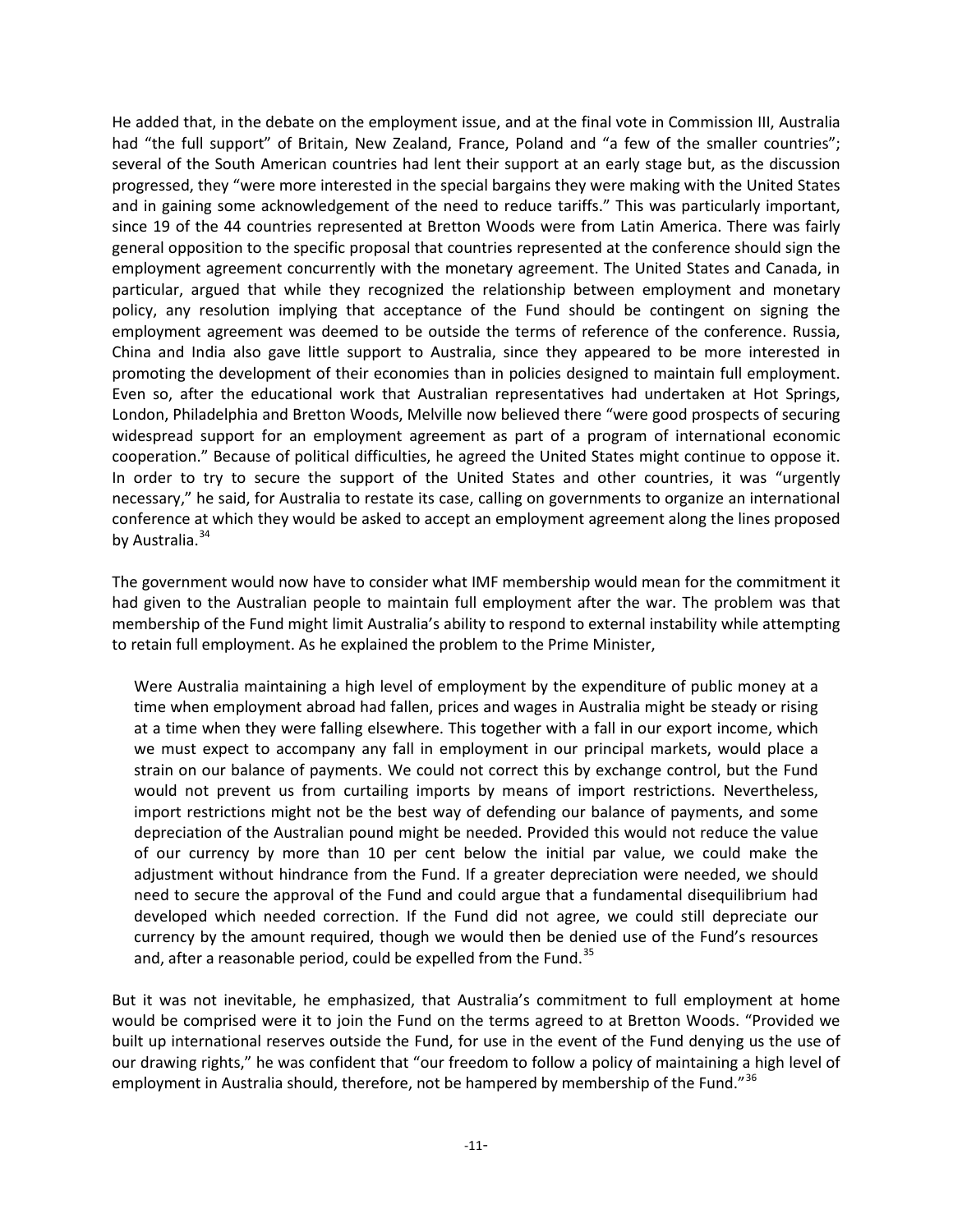While Melville and his colleagues were disappointed that they were unable to secure the adoption of the employment agreement, they managed to achieve some success on other fronts. Australia's quota, for instance, was increased from A£47 million to A£62.5 million. The 25 per cent limit on drawing rights was not changed, but a waiver provision was inserted in the Final Act to meet the needs of countries like Australia that were subject "to conditions of a periodic and exceptional nature." There was also some modification of the rules governing the adjustment of exchange rates. In the original statement of principles, an alteration of more than 10 per cent required the IMF's approval. Now a member's exchange rate could be changed by more than 10 per cent without the IMF's consent, though in that case its drawing rights would cease. Melville thought this amendment would suit Australia's needs reasonably well and, in any event, he did not think that any further changes would be accepted. With regard to the "purposes and policies of the Fund," he agreed that some softening had occurred in the original emphasis on exchange rate stability, though he continued to think that too much weight was assigned to exchange rate stability and not enough to the maintenance of employment. There was also some uncertainty as to whether a country withdrawing from the IMF would be compelled to forfeit its membership of other international bodies. But as the IMF was now more satisfactory from Australia's viewpoint, Melville thought it "unlikely that we should ever need to withdraw."<sup>[37](#page-11-0)</sup>

Weighing up the benefits and costs to Australia of membership of the IMF, Melville concluded that, on balance, it would be to Australia's advantage to accept membership of the Fund. As to the International Bank for Reconstruction and Development (the "International" had been added to the name at the conference), he foresaw no difficulties arising from membership, especially since Australia was unlikely to be a borrower or large lender. It seemed clear to him that, from Australia's point of view, the "successful reconstruction of the devastated countries means the very necessary restoration of our old export markets. The development loans mean the expansion of new markets and the prospects of exports of capital equipment to the Far East and Netherlands East Indies." Since the Bank seemed to fit in with Australia's "positive approach" to Article VII, Melville again proposed that the government should accept membership.<sup>[38](#page-11-1)</sup>

#### <span id="page-12-1"></span><span id="page-12-0"></span>**After Bretton Woods**

When the IMF and IBRD held their inaugural meetings at Savannah, Georgia in early 1946, Australia had yet to decide whether it would join. Even so, Melville attended the meetings as an official observer. He had been unhappy with developments since Bretton Woods and left Savannah with renewed doubts about Australia's membership of the institutions. In his report to the government on his return from Savannah he wrote that if "there were reason to expect that the economic collaboration resulting from current discussions were likely to restore world trade and maintain economic stability, it would, I believe, be in Australia's interests to join the Fund and the Bank."<sup>[39](#page-11-2)</sup> But he thought the recently concluded Anglo-American loan agreement and the proposals for an International Trade Organization, as presently drafted, "do not seem to me to hold out that promise." The loan agreement, which had reduced the transition period for the convertibility of sterling from five years to one year, would "make the restoration of her [Britain's] economy, and consequently our own, much more difficult." The proposed International Trade Organization was likely to "impose restraints on other action that the U.K. might have taken to restore her export income and upon measures which Australia has, in the past, found necessary to protect her domestic economy from adverse international conditions and to provide a balanced development of her resources"; here he was referring to the Imperial Preferences, import tariffs and export subsidies. Furthermore, there was "little guarantee that, in return, the United States will follow domestic policies likely to maintain internal economic stability, or international investment, commercial and tariff policies that will secure satisfactory world conditions."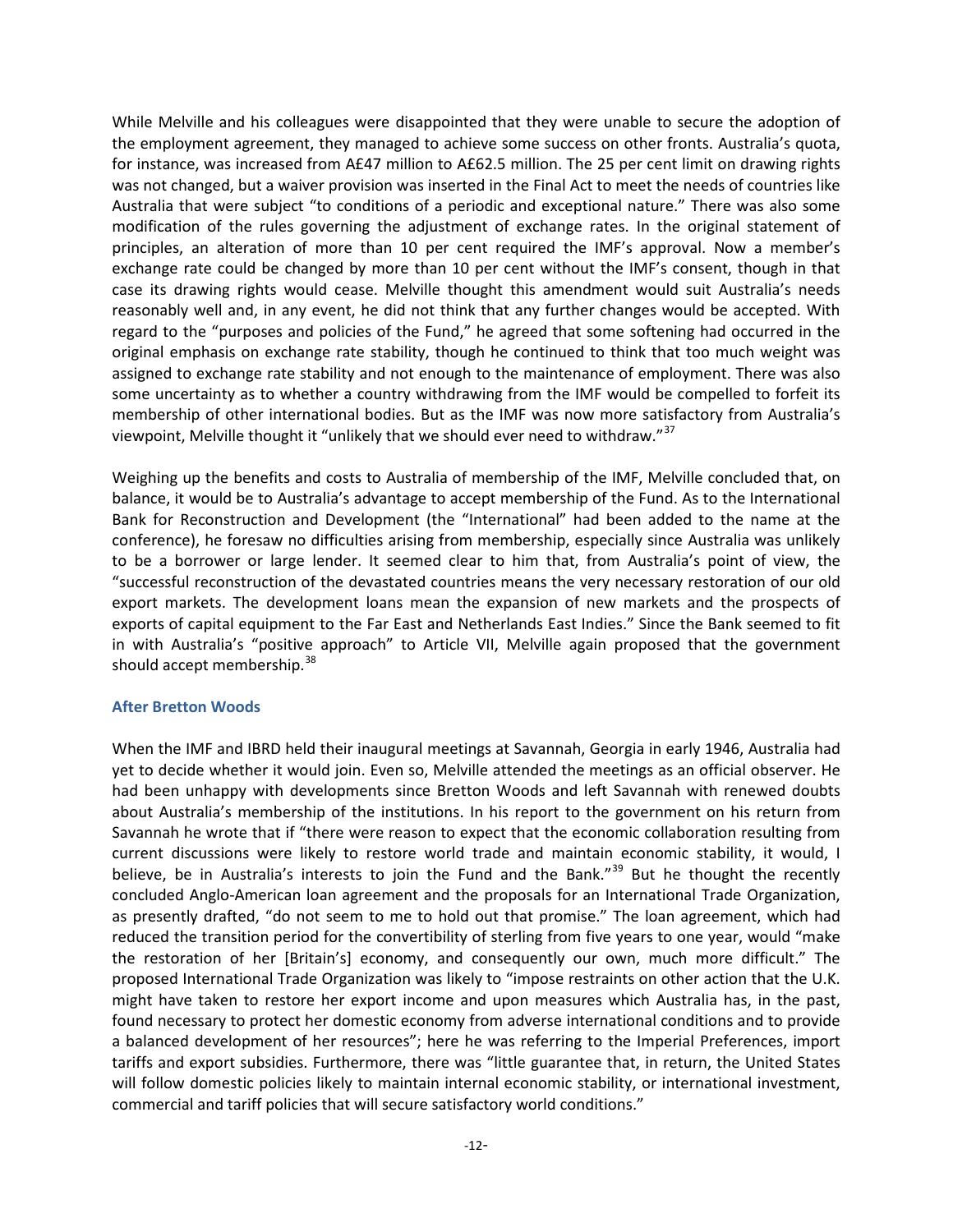As a consequence of these uncertainties, Melville recommended that Australia should wait until the obligations attaching to ITO membership were determined and there was a clearer indication of future U.S. policy. Australia finally decided to join the Fund and Bank in 1947, after the deadline for acceptance as an original member of the institutions had passed. In the end, there were two predominant reasons why Australia decided to join. The first involved domestic politics. The Prime Minister, now J. B. Chifley, had always supported Australia's membership in principle; when he became Prime Minister in 1945 on the death of John Curtin, his authority within the governing Labor Party was enhanced. The second reason was the success Australia achieved after Bretton Woods in gaining recognition for its positive approach. At the United Nations conference at San Francisco in 1945, Roland Wilson succeeded in having the promotion of full employment included in the UN charter. Thus Article 55 of the charter states that the UN "shall promote:

- (a) Higher standards of living, full employment, and conditions of economic and social progress and development;
- (b) Solutions of international economic, social, health, and other related problems, international cultural and educational cooperation…"

Article 56 states that: "All members pledge themselves to take joint and separate action in cooperation with the Organization for the achievement of the purposes set forth in Article 55." Upon its creation, the UN established an Economic and Employment Commission under the Economic and Social Council (ECOSOC); among the tasks the Commission was assigned was the monitoring of employment levels in member countries. Wilson himself was appointed to the Commission and spent several years in the late 19[40](#page-12-0)s in New York and Washington.<sup>40</sup>

<span id="page-13-1"></span><span id="page-13-0"></span>After the Bretton Woods conference, the Australian, New Zealand and British governments made several representations to the U.S. government concerning the need for an international conference to discuss employment. In March 1945, Edward Stettinius, Cordell Hull's successor as U.S. Secretary of State, wrote to the three governments advising them that the U.S. "fully recognizes the urgency of the development by all nations of effective domestic programs for the attainment of high and stable levels of productive employment if the objective of freedom from want is to be realized." He went further to say that the U.S. government "recognizes the desirability of international collaboration for the attainment of full employment in agreement with the view of the Australian government that the employment policy should be considered at an international conference." But he added that the U.S. government "feels, however, that the employment problem is inextricably linked with the problems of exchange and trade which have been under consideration by several governments for some time." While the U.S. government agreed that "the maintenance of a sound and stable commercial and financial system may not be possible if serious unemployment exists in any major country," it also believed that "there can be no sound basis for stability of productive employment at a high level in the various nations if there is not a general agreement to remove excessive barriers and prevent discriminatory practices in the past." That said, Stettinius then informed the three governments that the U.S. government "would be pleased to participate at the earliest practicable date in an international conference on trade and employment."<sup>[41](#page-12-1)</sup>

Preparatory meetings for such a conference were held in London in 1946 and at Geneva in 1947, leading up to the Trade and Employment Conference at Havana in late 1947-early 1948. Coombs led the Australian delegation to the London conference and attended both the Geneva and Havana conferences, which were led by the Minister for Post-War Reconstruction (now John Dedman). At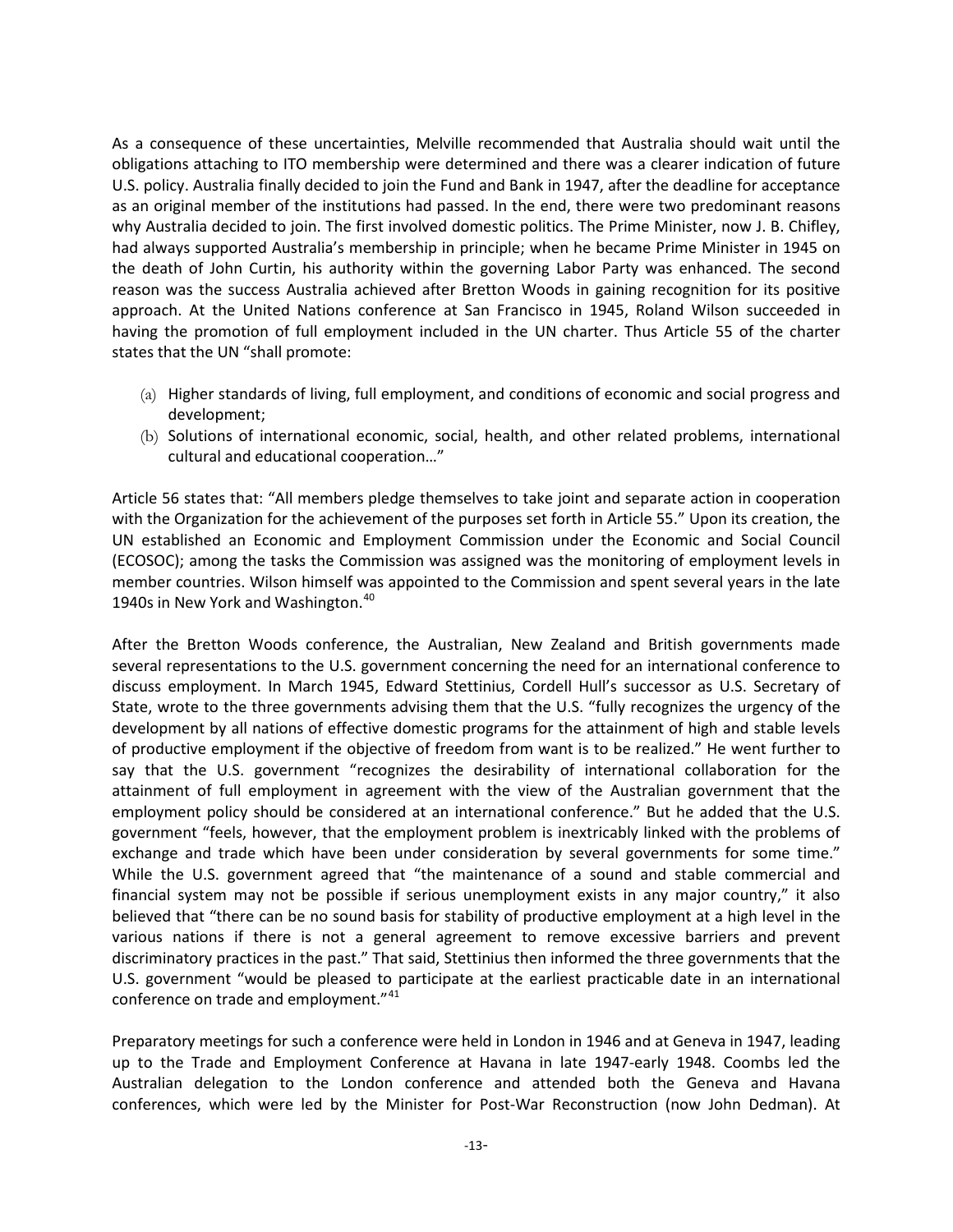Havana, Australia was again successful in having full employment recognized as a key objective of economic and social policy. Chapter 1, Article 1, of the charter of the proposed ITO declared that member countries "pledge themselves to promote national and international action to increase the production, consumption and exchange of goods; to foster the economic development of underdeveloped countries; and to promote the reduction of tariffs and other barriers to trade and the elimination of discriminatory treatment in international commerce. They establish the International Trade Organization through which to achieve these objectives." Chapter 11, Articles 2-7 stated that the "avoidance of unemployment or underemployment is necessary to the achievement of the aims set out in Chapter 1. Internal measures by individual countries to avoid unemployment should be supplemented by concerted action under the sponsorship of the Economic and Social Organization of the United Nations in collaboration with the appropriate intergovernmental organizations." Ultimately, however, the decisions made at Havana came to nothing as a result of the U.S. Senate's failure to ratify the creation of the ITO. $42$ 

When he announced in parliament on 13 March 1944 that Australia would join the Bretton Woods institutions, Prime Minister Chifley noted that Australia had "consistently maintained the view that the successful working of international economic organizations, and the expansion of international investment and trade, depends to a very great degree on the achievement and preservation of full employment in the major industrial countries." After "a long series of formal and informal discussions," he declared that the positive approach had "finally succeeded," pointing specifically to the UN Charter and the fact that Britain had "sought and obtained from the Fund a ruling that steps necessary to protect a member country from chronic or persistent unemployment arising from pressure upon its balance of payments are among the measures necessary to correct a fundamental disequilibrium."<sup>[43](#page-13-1)</sup>

What had particularly commended membership of the Fund and Bank to the Australian government, Chifley remarked, was that, "taken with related bodies in the United Nations scheme, they constitute an attempt made for the first time in history to grapple with world economic problems by concerted action on a world scale for the common good. They recognize the vital fact that the complex and ever changing problems of international trade, finance and economic relations generally can no longer be allowed to drift as they did formerly when individual nations followed separate and often discordant policies. They represent a bid to pull the world situation together, get it under control and set it upon a steady and coherent course." He admitted that the Fund was "experimental and capable of improvement and its success must depend upon intelligent adaptations in the light of experience." But that, he suggested, "is a strong reason why we should take part in its activities and contribute to its development…Just as political isolation in the world would be an impracticable policy for Australia, so do I think that economic isolation would be disastrous."

<span id="page-14-2"></span><span id="page-14-1"></span><span id="page-14-0"></span>He went on to explain that Australia would review its membership when the final outcome of the present trade negotiations was known. But such a review never occurred, in part because the ITO was not established, and in part because the government was defeated at the general election in December 1949; its successor warmly welcomed Australia's membership. But there was another important reason. Chifley had made it clear to the Parliament that Australia's application for membership was "on the basis of admission on the same conditions as those applying to an original member." Australia could not be admitted as an original member since the deadline had long passed. But he said that "the condition of the proposal is that we will be admitted on the same basis as original members"; the government, he added, "would not be prepared to accept any new condition as a prerequisite to admittance to the Fund and Bank." As it was, Australia finally became a member on 5 August 1947 on the same basis as original members. When the number of Executive Directors of the Fund was increased from thirteen to fourteen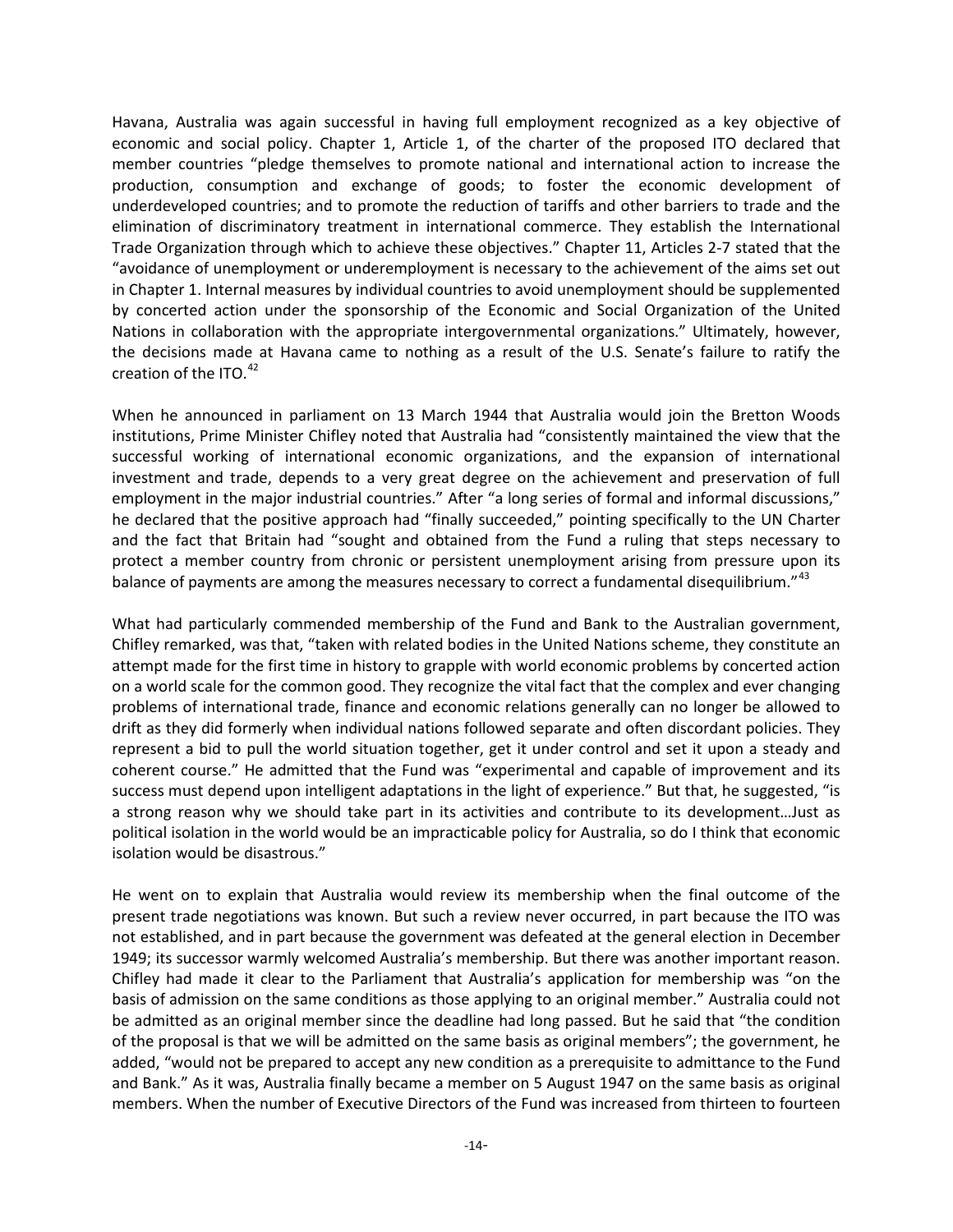in February 1948, Stuart McFarlane, the Secretary to the Australian Treasury, was elected to fill the new position; Roland Wilson became the Alternative Director.

#### **Full Employment in Later Years**

The fears of Australian economists and politicians about economic conditions after the war did not come to pass: full employment and high levels of production were maintained. Prices for Australia's export commodities were relatively high throughout the immediate postwar years, though balance of payments problems were experienced until the mid-1960s, when vast new mineral deposits were developed for export to Japan. After devaluing along with the United Kingdom and other sterling area countries in 1949 with the IMF's approval, Australia continued to adhere strictly to what became known as the "Bretton Woods system."<sup>[44](#page-14-0)</sup> This involved the application of mildly deflationary policies when balance of payments instability threatened rather than adjusting the exchange rate. These years constituted a new golden age for Australia, resembling in some ways the decades before the 1890s: the economy expanded rapidly and unemployment and inflation remained low. Whether Australia's prosperity would have occurred without the Bretton Woods institutions is impossible to say, but Australia never regretted its membership of the Fund and the Bank. Melville himself was appointed Australia's Executive Director at the IMF and World Bank from 1950 to 1953; Coombs, as Governor of the central bank, was responsible in part for managing Australia's economic affairs in accordance with the principles established at Bretton Woods.

For most other member countries of the Bretton Woods institutions, the 1950s and 1960s were likewise an era of low unemployment rates. Among the rich countries, Australia, Japan, and much of Western Europe enjoyed multiyear stretches of what now seem incredibly low rates, 2 percent or less.

Although Australia was unsuccessful at Bretton Woods in making full employment a central concern of the IMF or of a parallel international agreement, over time employment has moved from offstage as far as the Bretton Woods institutions were concerned to near center stage. The oil price shock of 1979, the Third World debt crisis of the early 1980s, and the collapse of Soviet bloc communism from 1989 to 1991 involved the Bretton Woods institutions in ambitious attempts to reshape economies. The term "structural adjustment" entered the lexicon of international aid and finance.<sup>[45](#page-14-1)</sup> Many structural adjustment programs reduced formal employment substantially in the short run by requiring governments to privatize or close unprofitable state enterprises and other government activities that were inefficient but employed many people. Repeated painful experiences made it evident that the local private sector was not as quick to generate new jobs as local economic reformers and the Bretton Woods institutions had hoped. Matters came to a head during and after the East Asian financial crisis of 1997-98, when the IMF received vociferous criticism for requiring borrowing countries to enact measures that were harmful to output and employment. The IMF responded with an acknowledgment that some of the criticisms had been right.<sup>[46](#page-14-2)</sup>

<span id="page-15-1"></span><span id="page-15-0"></span>For the rich countries, though, criticisms about the IMF's neglect of employment had no bite until the global financial crisis of 2008-09. The crisis visited problems on them that they thought they had left behind. They were accustomed to moderate financial crises and to region-wide recessions and unemployment. But in 2008-09, for the first time since the 1930s, almost all the rich countries simultaneously suffered severe financial crises, sharp recessions, and high unemployment, against a background of deflation. Seven years after the crisis began, the unemployment rate remains above 10 percent in France, Greece, Italy, Portugal, and Spain. In the United States, the unemployment rate is now fairly low, but the speed of the recovery in jobs has been the slowest in the post-World War II era.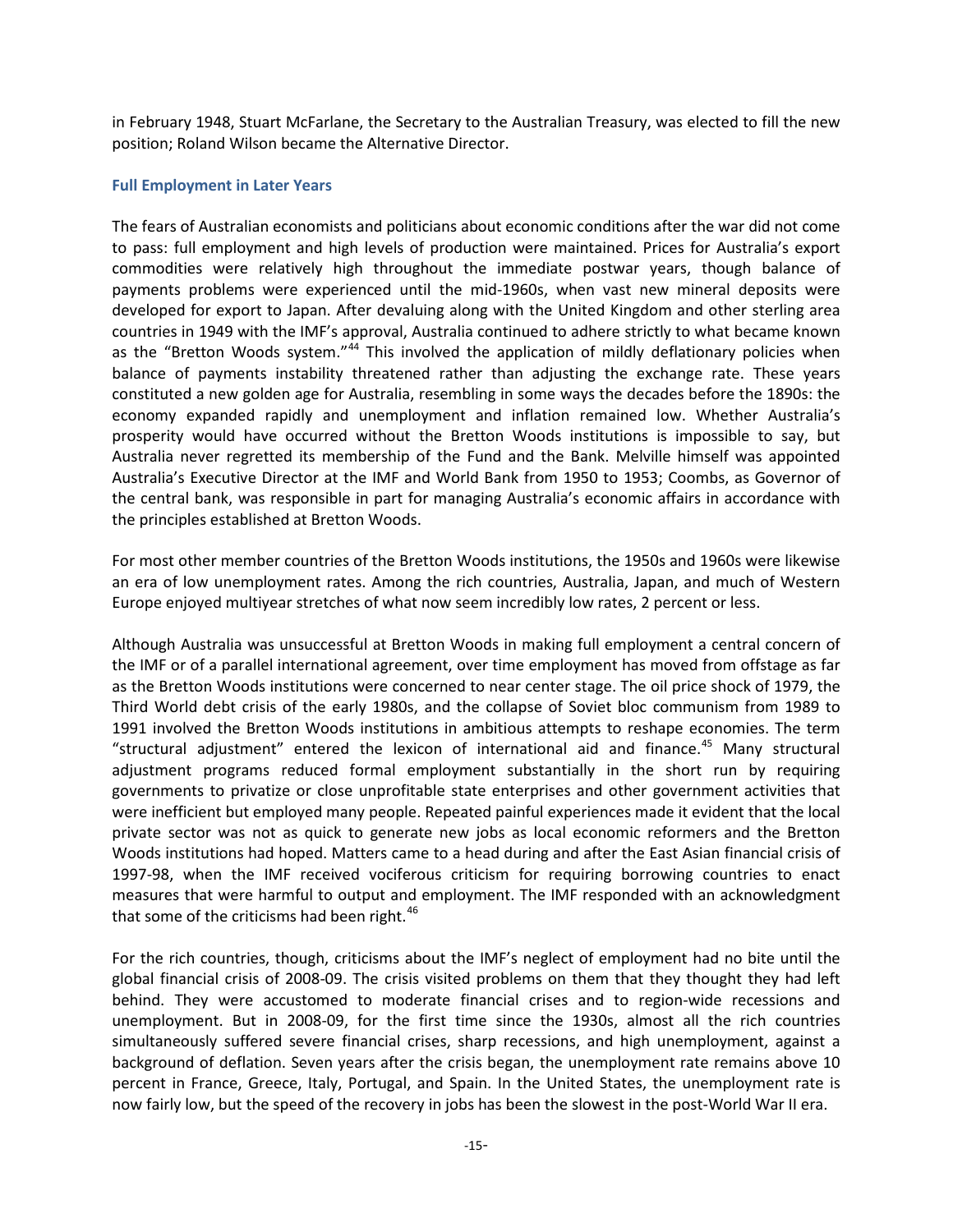In response to the crisis, the newly formed Group of 20 economies focused on the financial system, because that was where the crisis had originated, but they acknowledged its effects on employment and pledged to address them.<sup>[47](#page-15-0)</sup> The crisis and the years since have also seen a revival of the Keynesian ideas that had inspired Melville, Coombs, and other Australian figures in the 1930s and 1940s. The crisis damaged the consensus that had developed among economists and policy makers in the 1990s and early 2000s that inflation targeting would resolve the conflict between monetary policy and growth objectives. The crisis revealed that inflation targeting was not as easy as it looked (that is why so many countries are currently well below their targets); that it could lead to previously unexpected financial imbalances; and that, as Melville had considered in a passage quoted above, there would be times when monetary policy should be subordinate to growth objectives lest it kill the economy. Although the international agreement on full employment that Australia wanted in the 1940s has not proved politically feasible, after decades of being subordinate to issues relating to monetary policy and the financial system, full employment now has a high place on the agenda of international policy makers, including the Bretton Woods institutions.

The global financial crisis was mainly a phenomenon of the rich countries. Middle-income and poor countries outside Central and Eastern Europe continued to grow as their own emerging middle class, especially in China, created strong demand for many commodities. The largest economy among the rich countries that avoided financial crisis and recession was Australia, thanks to its status as an important commodity exporter and a monetary policy that largely avoided the contraction that central banks elsewhere fell into without realizing it. Unemployment peaked just below 6 percent. Australia has not had a recession since 1991. The country most concerned with full employment at Bretton Woods has turned out to be one of those that have needed to worry about it least.

#### **Appendix: The Employment Agreement[48](#page-15-1)**

(This is the amended version of the Employment Agreement endorsed at the British Commonwealth conference held in London in February-March 1944 and later sent by the British government to the U.S. government together with other proposed amendments to the Joint Statement by Experts.).

- (i) Each of the signatory Governments, being determined to do its part to ensure that the victory of the United Nations shall be followed by freedom from want, recognizes that this objective cannot be achieved unless its people are given the fullest opportunities to work and enjoy the rewards of their labour;
- (ii) Moreover, each signatory Government recognizes that a high level of employment among its people is not only fundamental to their material well-being, but will also contribute through the channels of trade to the creation of employment for the peoples of other countries and to an increase in their well-being.
- (iii) Therefore each signatory Government recognizes and hereby undertakes a national obligation to its own people and an international obligation to the other signatory Governments henceforth to take such measures as may be necessary and practicable to fulfill this purpose.
- (iv) Each signatory Government declares to its own people and to other signatory Governments that it will take all measures within its powers to carry out this obligation and, in particular:-
	- (a) To secure the provision of opportunities for work of a kind which will maintain and improve the standard of living of the community.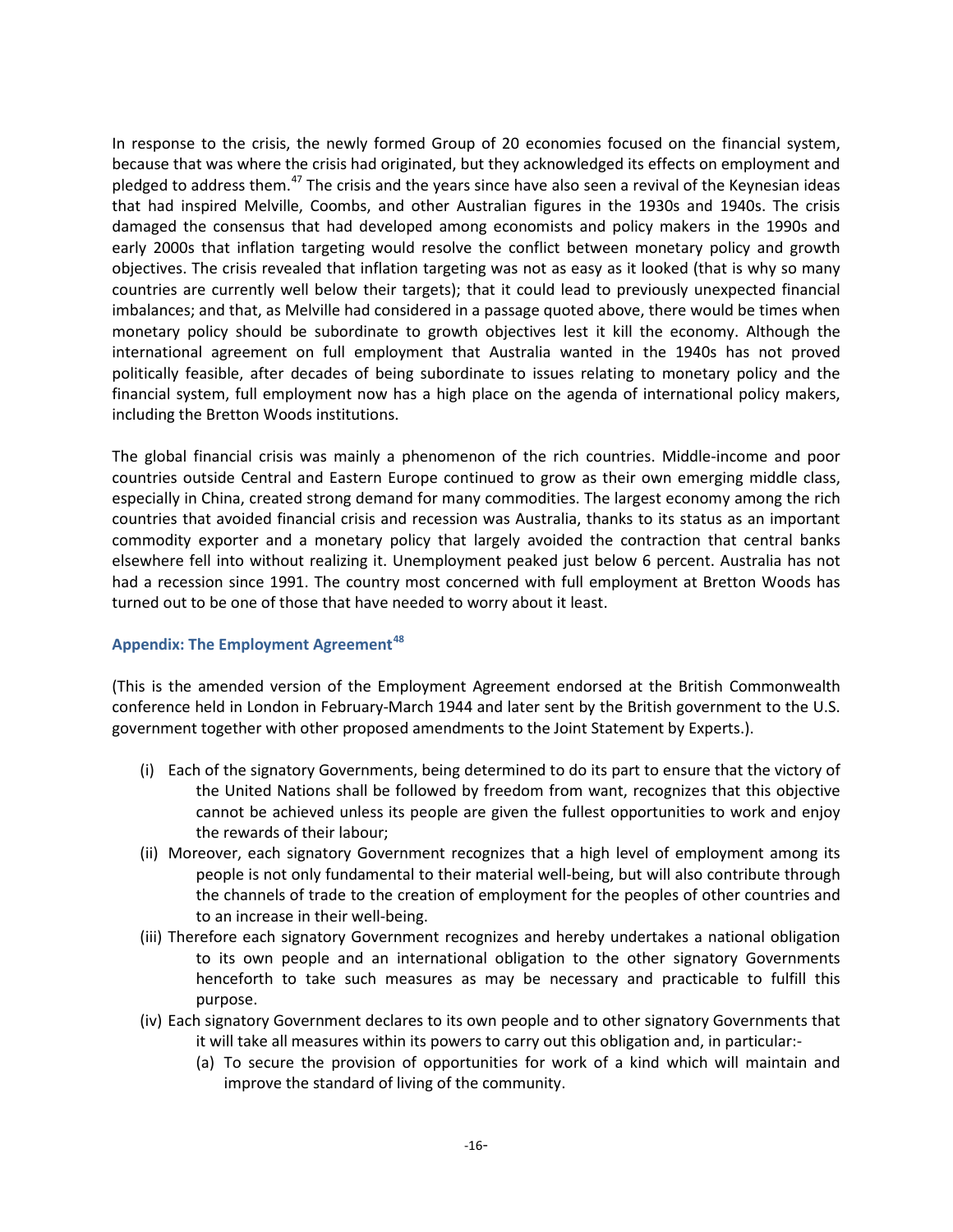- (b) To mitigate the unemployment due to fluctuations in activity to which certain trades, industries and services are liable.
- (v) In addition, each signatory Government undertakes:
	- (a) To consult with other Governments and with appropriate international authorities as to methods of collecting on an agreed plan detailed statistics of national employment and unemployment.
	- (b) To take such internal measures as may be practicable and within its powers to collect the statistics relating to its own country required by the agreed plan.
	- (c) To submit such statistics to other Governments, through an appropriate international organization at intervals not exceeding three months.
	- (d) To make a report, for the purpose of an annual conference of the member countries, on the state of employment of its people and on the economic policies which have been used or are contemplated to combat unemployment.
	- (e) To send representatives concerned with the economic and social policy of the Government to meet with representatives of other Governments and international authorities at a special conference called by the appropriate organization, if, in the opinion of that organization, a serious decline in employment is developing in any of the signatory countries (for causes whether avoidable or unavoidable by the Governments of the countries concerned), for the purpose of examining and reporting upon possible national and international measures to restore the level of employment and to prevent the spread of unemployment to other countries.
- (vi) In the event of a serious decline in the level of its employment, a member Government undertakes to consider measures to restore the level of employment such as:-
	- (a) Stimulation of private investment.
	- (b) Increase in public investment.
	- (c) Increased consumption expenditure.
	- (d) Expansion of oversea investment where possible.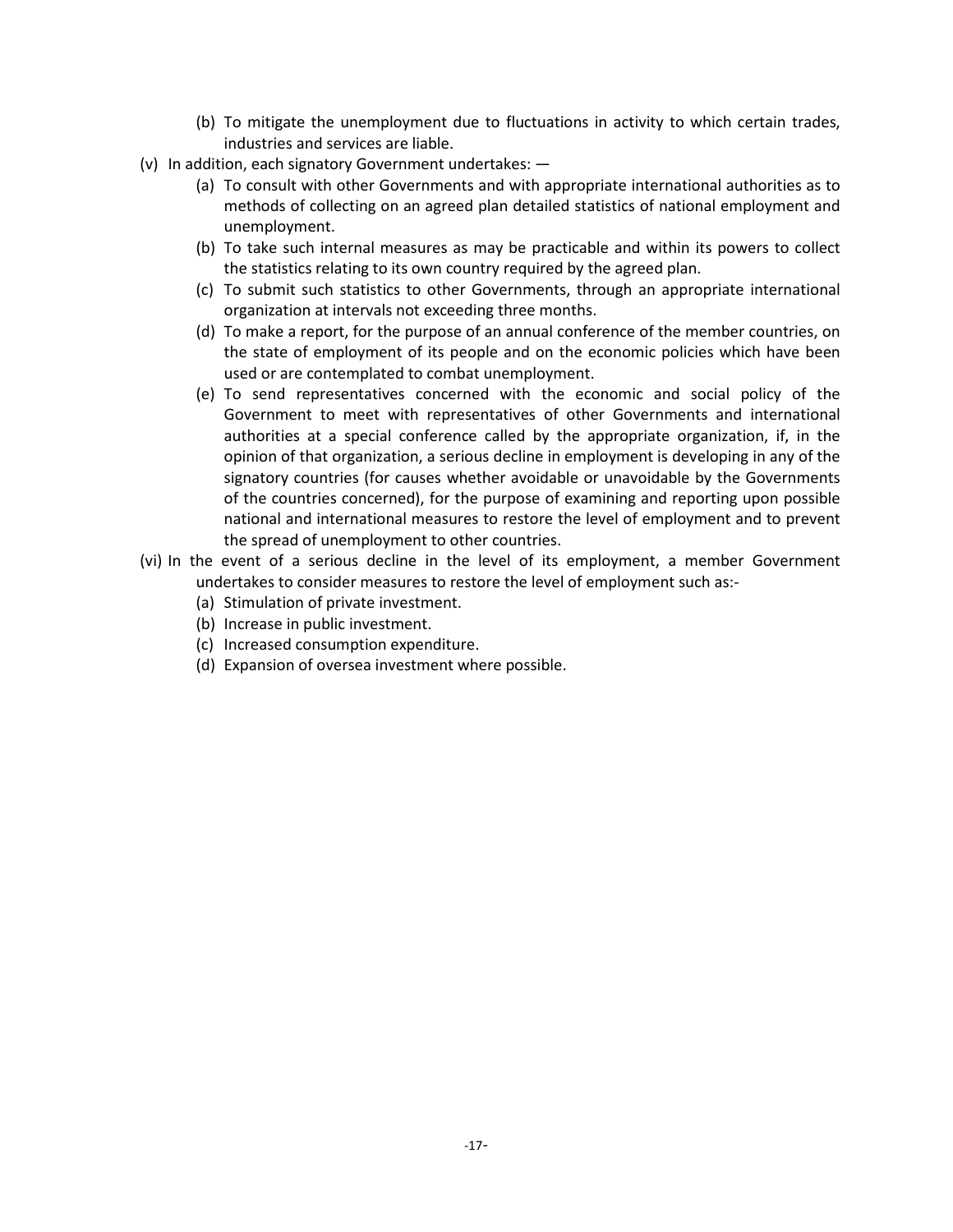#### **Notes**

 1 The most recent—and perhaps the best—economic history of Australia is Ian McLean, *Why Australia Prospered: The Shifting Sources of Economic Growth* (Princeton and Oxford: Princeton University Press, 2013). For a comparison of the depressions of the 1890s and 1930 in Australia, see Chay Fisher and Christopher Kent, "Two Depressions, One Banking Collapse," Reserve Bank of Australia, Research Discussion Paper 1999-06, June 1999.

 $<sup>2</sup>$  For short biographies of Melville and Coombs, see the entries by Selwyn Cornish in J. E. King (ed.),</sup> *A Biographical Dictionary of Australian and New Zealand Economists* (Cheltenham, UK, and Northampton, Mass.: Edward Elgar, 2007)*.* Rodney Maddock and Janet Penny cover the membership and work of the F & E Committee in "Economists at War: The Financial and Economic Committee 1939- 44," *Australian Economic History Review, 23*, no. 1, March, 1983.

<sup>3</sup> L. G. Melville, "Statement of Evidence" to the *Royal Commission to Inquire into the Monetary and Banking Systems at Present in Operation in Australia,* vol. II (Canberra: Commonwealth Government Printer, 1937), 1117, 1119-20.

<sup>4</sup> L. G. Melville, "The Post-War Economy," in Melville *et al., Australia's Post-War Economy* (Sydney: Australasian Publishing Company, 1945), 9. 5 J. G. Crawford, *Australian Trade Policy 1942-1966: A Documentary History* (Canberra: ANU Press,

1968), 9-10.

<sup>6</sup> William Coleman, Selwyn Cornish, and Alf Hagger, *Giblin's Platoon: The Trials and Triumphs of the Economist in Australian Public Life* (Canberra: ANU Press, 2006), 199.

<sup>7</sup> Interdepartmental Committee on External Relations (ICER), "Australia's Position in Relation to Article VII of the Anglo-American Mutual Aid Agreement," 20 August 1942, National Archives of Australia, Commonwealth Persons (NAA CP) index 43/1/1, Bundle 5/1943/444/Pt.1.

<sup>8</sup> L. F. Giblin, "Mutual Aid and Article VII," F & E 36k, NAA CP184/7/1, B1-25. See also Giblin, *The Australian Problem of Maintaining Full Employment* (Melbourne: Melbourne University Press, 1943).

 $9$  L. G. Melville, "Notes on F&E Meeting 21/1/43," NAA CP184/4/1, Bundle 1.

 $10$  H. C. Coombs, "Notes on Article Seven," F & E 36am, 5 October 1942.

 $11$  H. C. Coombs, "International Aspects of Reconstruction," Address to the Economic Society of Australia and New Zealand, Sydney, 15 October 1943, NAA M448/1/125.

 $12$  Australian economists saw the genesis of their so-called "Keynesian Crusade" in John Maynard Keynes, *The General Theory of Employment, Interest and Money* (London: Macmillan, 1936), especially pp. 382-3.

<sup>13</sup> Roland Wilson, "Post-war Economic Talks, London, October-November 1942," 16 January 1943, NAA A601/1, 4011/8.

<sup>14</sup> *Ibid*.

<sup>15</sup> Donald Moggridge (ed.), *The Collected Writings of John Maynard Keynes*, Vol. XXV. *Activities 1940- 1944. Shaping the Post-War World: The Clearing Union* (London: Macmillan/Cambridge University Press, 1980), Keynes to Sir Frederick Phillips, 22/4/1943, 251.

<sup>16</sup> H. C. Coombs, *Trial Balance* (Melbourne: Macmillan, 1981), pp. 39-40; Tim Rowse, *Nugget Coombs: A Reforming Life* (Cambridge: Cambridge University Press, 2002), 141; J. B. Brigden, "Discussions on the Stabilization Fund," 23 April 1943, NAA A981/1.

 $17$  Keynes to Coombs, 3 September 1943, NAA CP43/1, 43/1324.

 $^{18}$  Evatt to Melville, 27 January 1944, NAA CP43/1/1, Bundle 6/1943/484/Pt.1.

 $19$  L. G. Melville, "Report on London Discussions on Article VII, February-March 1944," NAA A5954, Box 658

 $20$  "Mutual Agreement, Article 7: Discussions with Dominions. Employment," February-March 1944, NAA CP43/1/1, Bundle 6/1943/484/Pt.2.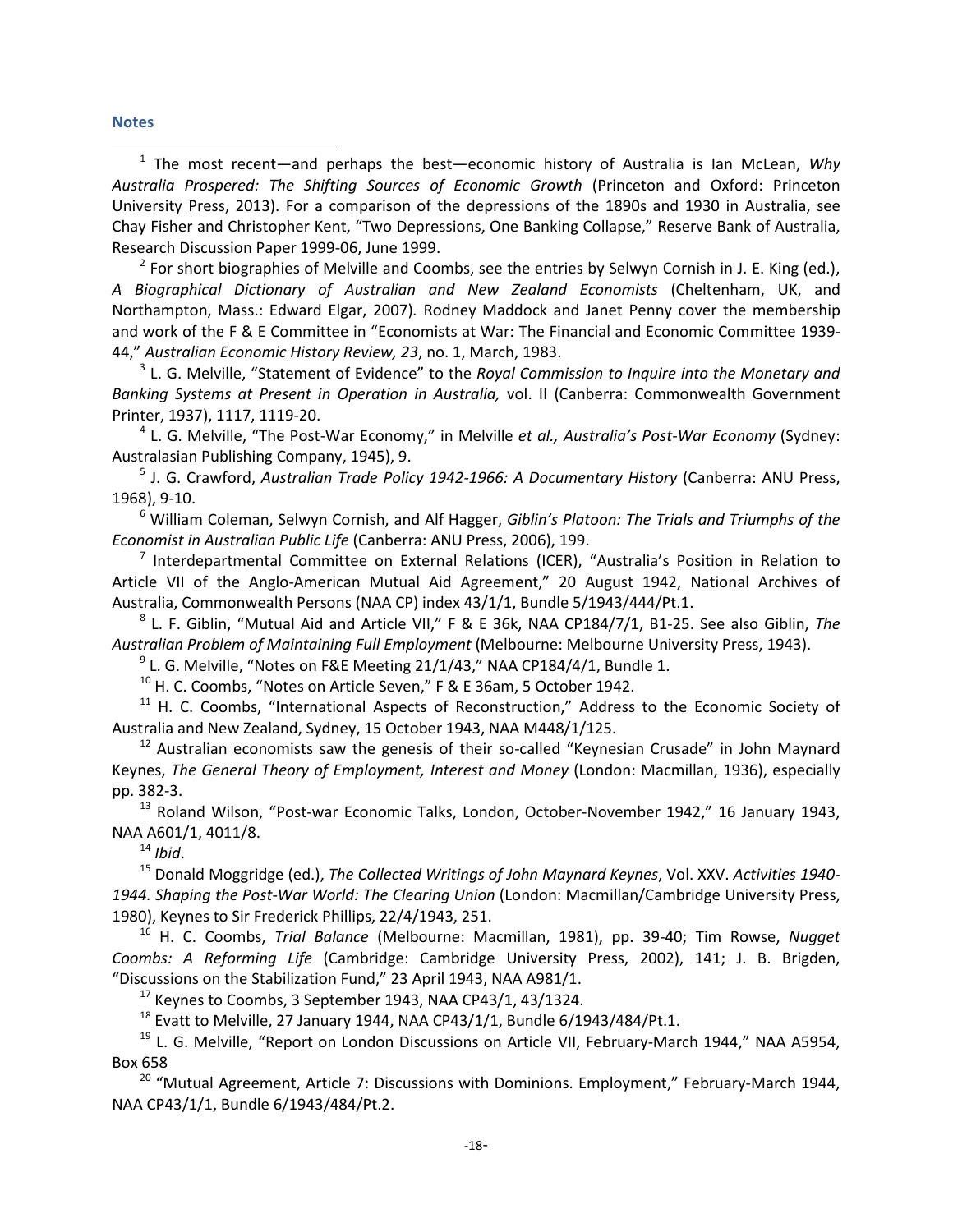21 *Ibid.*

 $22$  "An International Employment Agreement," NAA A989/1, 43/735/27/1, Pt. 3.

<sup>23</sup> "Mutual Aid Agreement, Article 7: Discussions with Dominions."

<sup>24</sup> Keynes to Melville, 14 March 1944, in Moggridge, *The Collected Writings of John Maynard Keynes,*  Vol. XXV, 413-15.

 $25$  Melville to Evatt and Chifley, 27 April 1944, NAA A989, 44/735/56/6.

 $^{26}$  Evatt to Beasley. 5 May 1944, NAA 3196, 1944, 012138/12102.

<sup>27</sup> "Supplement by the Treasurer to Full Employment Agendum No. 669. International Conference on Post-War Monetary Organization," Reserve Bank of Australia archives (RBA) c.3.9.1.76.

<sup>28</sup> L. G. Melville, "Report on Discussions at United Nations Monetary and Financial Conference Held at Bretton Woods, USA, from  $1<sup>st</sup>$  July to 22<sup>nd</sup> July, 1944," RBA c.3.9.1.78.

 $29$  Melville to Curtin, 26 August, RBA c.3.9.1.77.

 $30$  The conference discussions on these points can be found in Kurt Schuler and Andrew Rosenberg, *The Bretton Woods Transcripts* (New York: Center for Financial Stability, 2013), 305-6, 314-17, 328-9, 346, 545-6, 570-84.

<sup>31</sup> Melville to Curtin, 14 December 1944, NAA c.3.9.1.77.

<sup>32</sup> L. G. Melville, "Report on Discussions at United Nations Monetary and Financial Conference."

<sup>33</sup> *Ibid.*

<sup>34</sup> *Ibid.*

<sup>35</sup> *Ibid.*

<sup>36</sup> *Ibid.*

<sup>37</sup> *Ibid.*

<sup>38</sup> *Ibid.*

 $39$  L. G. Melville, "Report of the Inaugural Meeting of the Governors of the World Fund and Bank held at Savannah, USA, from  $8<sup>th</sup>$  to  $18<sup>th</sup>$  March 1946," RBA c.3.9.1.79.

<sup>40</sup> Coleman, Cornish and Hagger, *Giblin's Platoon*, 203-5; L. F. Crisp, "The Australian Full Employment Pledge at San Francisco," *Australian Outlook*, vol. 19, no. 1, 1965, 5-19.

<sup>41</sup> Sir Frederic Eggleston to Department of External Affairs, "Employment Conference," 16 March 1945, NAA A/1066, ER45/2/3/2 45.

<sup>42</sup> J. G. Crawford, *Australian Trade Policy*, 43-4.

<sup>43</sup> "International Monetary Agreements Bill," Second Reading Speech, 13 March, 1947, RBA IT-f-525.

<sup>44</sup> Selwyn Cornish, "The Keynesian Revolution in Australia: Fact or Fiction?" *Australian Economic History Review*, vol. 33, no. 2, 1994, 42-68.

<sup>45</sup> See James Boughton, *Silent Revolution: The International Monetary Fund 1979-1989* (Washington: International Monetary Fund, 2001), especially Part III.

<sup>46</sup> Timothy Lane *et al.,* "IMF-Supported Programs in Indonesia, Korea and Thailand: A Preliminary Assessment," IMF Occasional Paper 178 (Washington: IMF, 1999), 77-9.

<sup>47</sup> G20 London Summit Leaders' Statement, 2 April 2009, paragraph 26; G20 Pittsburgh Summit Leaders' Statement, 24-25 September 2009, paragraphs 9, 43-45.

<sup>48</sup> "Employment Agreement," endorsed at London talks February-March 1944, NAA A989, 44/735/55/4/1.